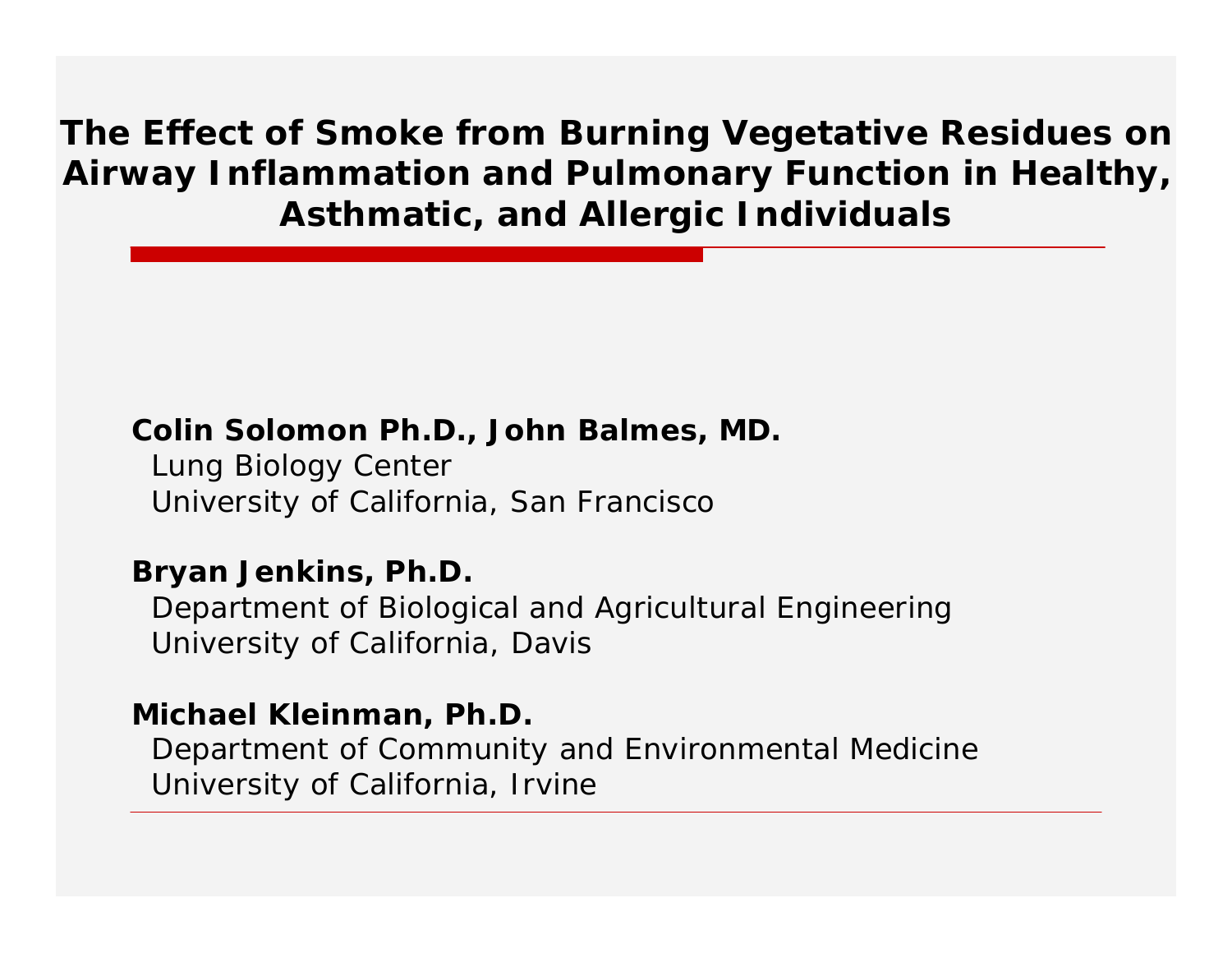#### Introduction

- $\Box$  It is common practice worldwide to use open field burning for the clearance of agricultural fields.
- $\Box$  Burning reduces the high costs involved in both removing the crop residue post-harvest, and for pest and disease control.
- $\Box$  Rice is a major crop in California, particularly in the Central Valley region.
- $\Box$  There is concern that open field burning and subsequent smoke exposure in humans could result in adverse health effects.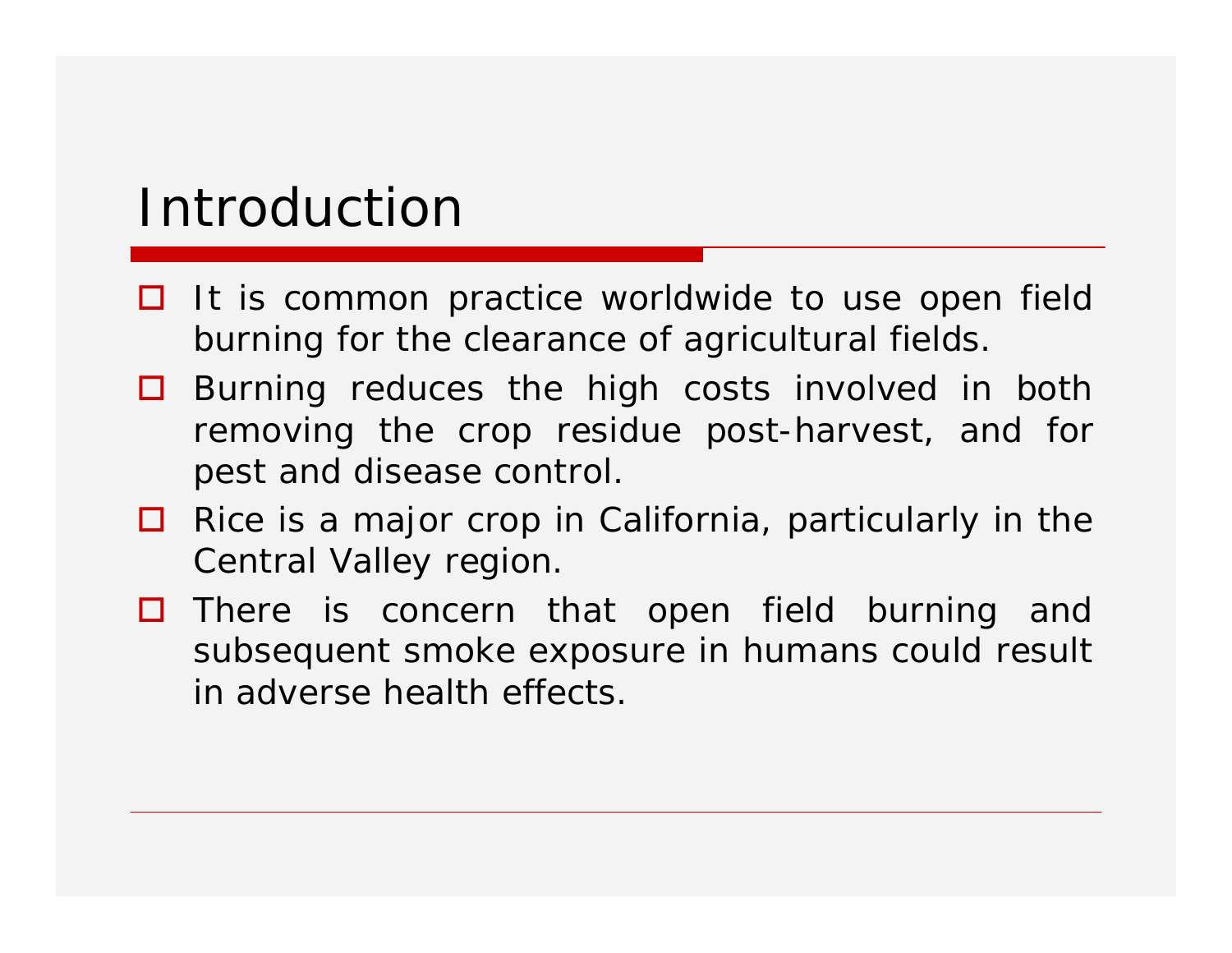#### Introduction

- $\Box$  When incorrect predictions (weather forecasts), or changes, in climatic conditions (wind direction, temperature inversions) occur, rice straw smoke (RSS) moves into inhabited areas.
- $\Box$  RSS contains potentially biologically toxic airborne respirable particles and gases.
	- Particles; carbon (C), nitrogen (N), sulfur (S)
	- Gases; carbon-monoxide (CO), carbon-dioxide  $(CO<sub>2</sub>)$ , oxides of nitrogen  $(NO<sub>x</sub>)$ .
- $\Box$  Currently, there is no specific data on the direct effect of RSS exposure on respiratory health.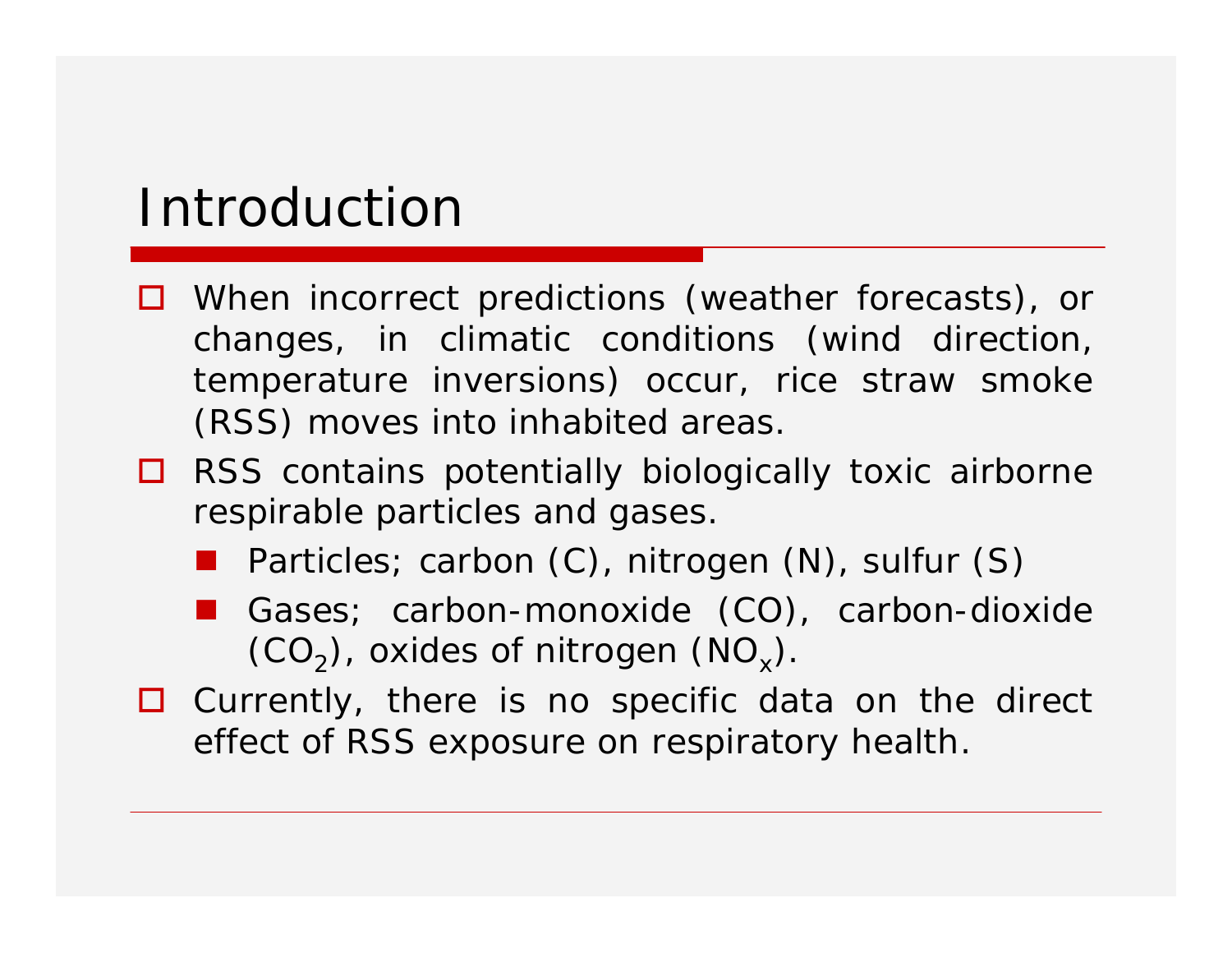- □ In Butte County, California, 1983-1992:
	- 690,000 acres of rice straw was burned (82% of the total planted acreage).
	- **Maximum concentration of airborne particulate** matter with a mean mass aerodynamic diameter (MMAD) < 10 mm (PM<sub>10</sub>), was 636 µg m<sup>3</sup>.
	- **There was a significant increase in the risk for** hospitalization, and asthma morbidity (Jacobs *et al.* 1997).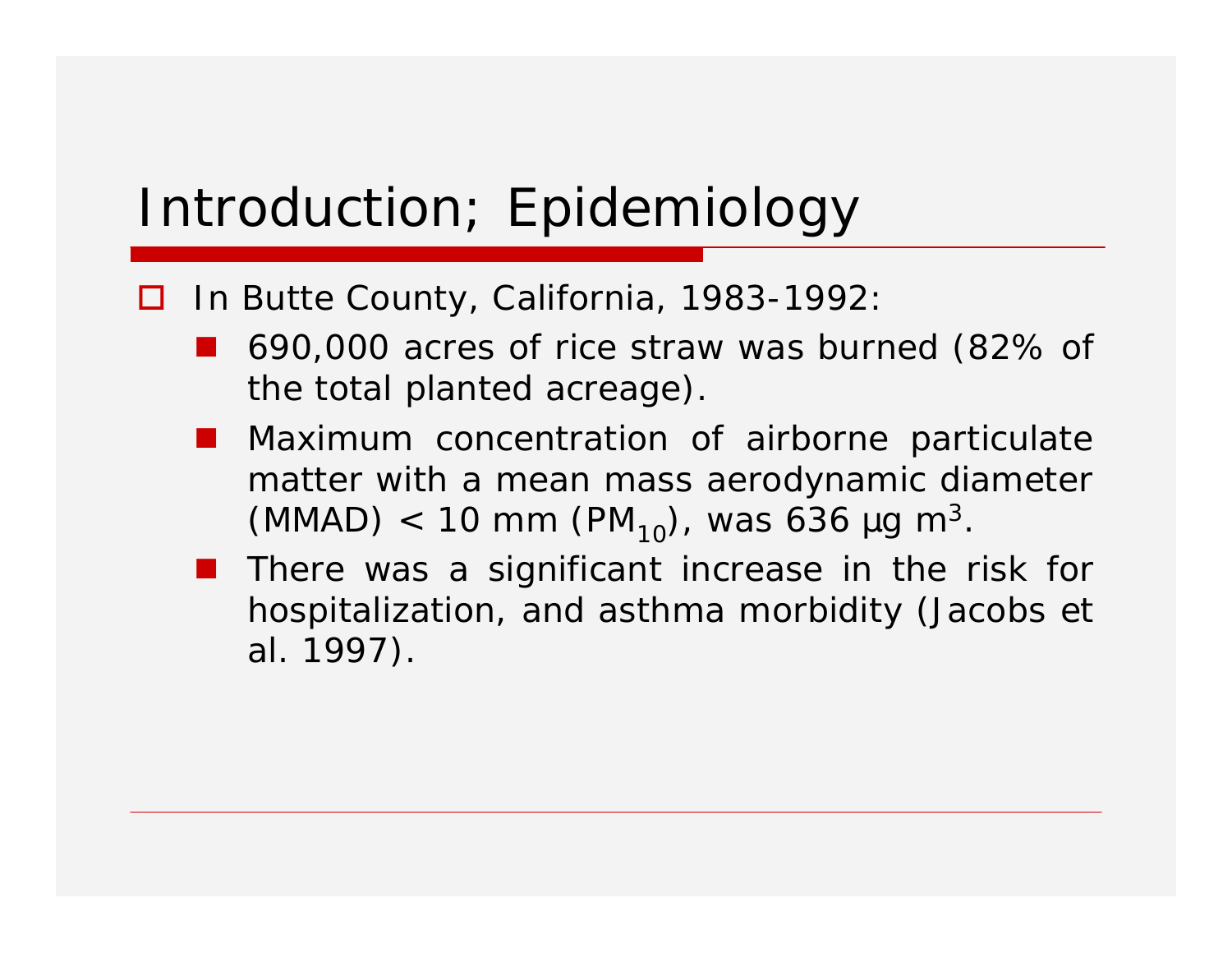#### □ In Winnipeg, Canada, October 1992:

- **RSS** episode elevated levels of PM<sub>10</sub>, to 200 µg m<sup>3</sup>, and elevated carbon monoxide, nitrogen dioxide, and volatile organic compounds (VOC).
- **In individuals with airway obstruction and airway** hyper-reactivity; 42% had onset or worsened cough, wheezing, chest tightness, or shortness of breath, and 20% had trouble breathing during the episode.
- **Individuals** with asthma or chronic bronchitis were most likely to be effected (Long *et al.*  1998).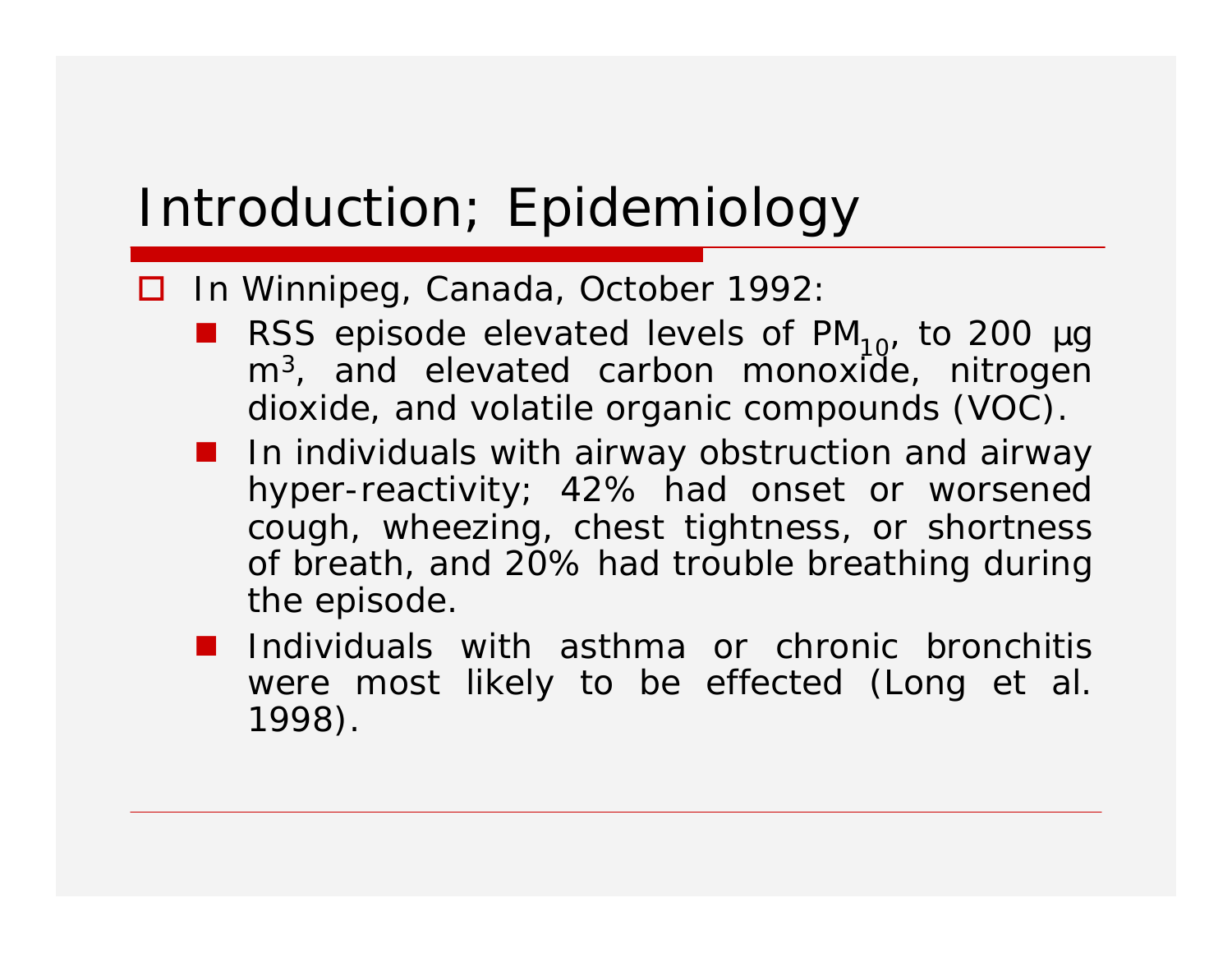- □ In Niigata Prefecture, Japan, 1994 to 1998:
	- RSS elevated PM<sub>10</sub> to 410  $\mu$ g m<sup>3</sup>.
	- There was an increase in the number of asthma attack visits to the emergency room, and asthma attack hospital admissions in children.
	- **There was also a significant correlation between** the ambient concentration of  $PM_{10}$ , and the number of asthma attacks in children (Torigoe *et al.* 2000).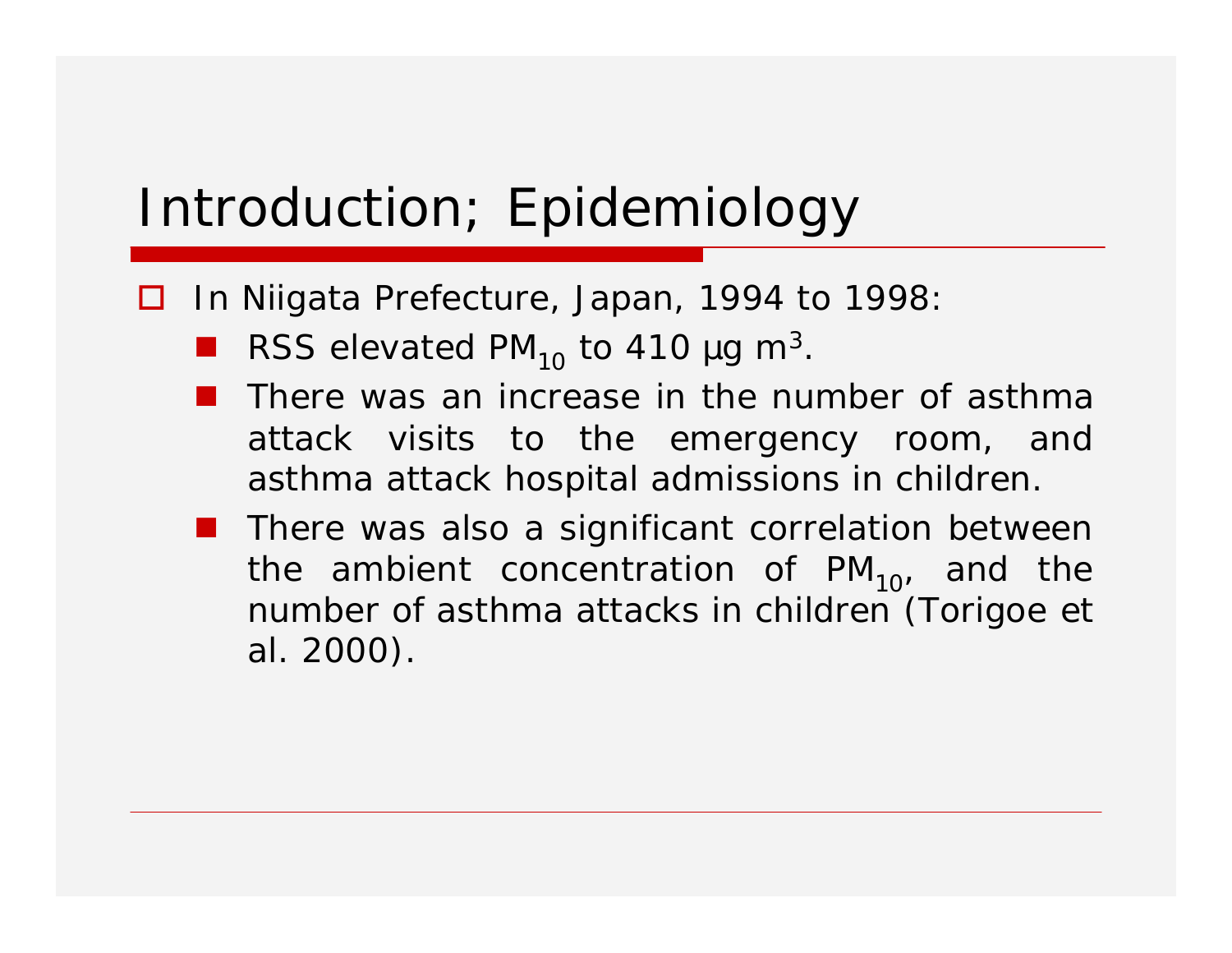- □ In Isfahan, Iran, October 2000:
	- **RSS** episode resulted in total particulate and  $PM_{10}$  being doubled.
	- **There was an increase in recent asthma attacks,** asthma medication use, sleep disruption due to dyspnea and cough, exercise-induced cough, and a decrease in pulmonary function (Golshan *et al.* 2000).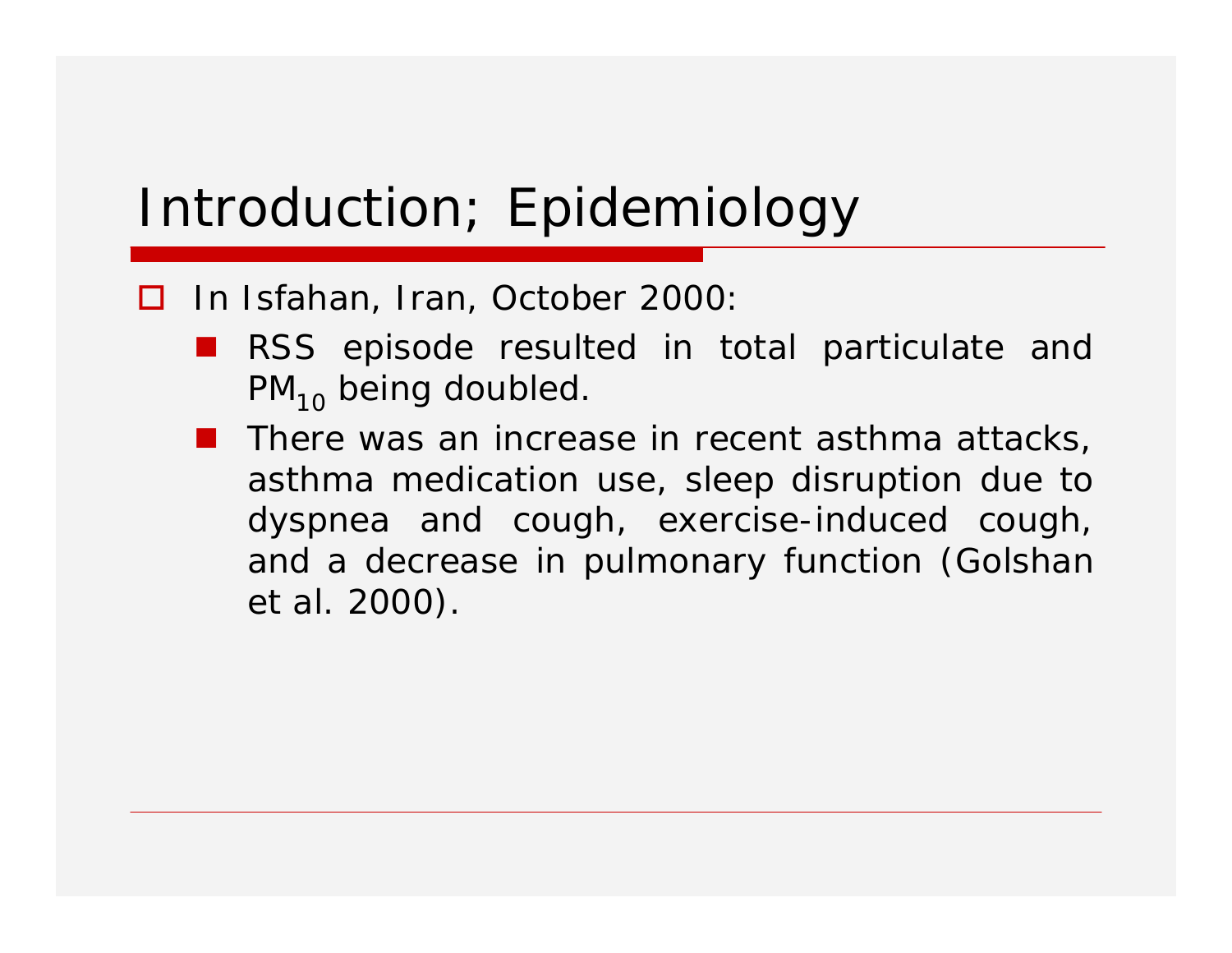#### Introduction; Occupational

- $\Box$  California rice farmers reported chronic cough which was associated with hours per year engaged in burning rice stubble
- $\Box$  Rice farmers, compared to the general population, had an increased prevalence of asthma (McCurdy *et al.* 1996).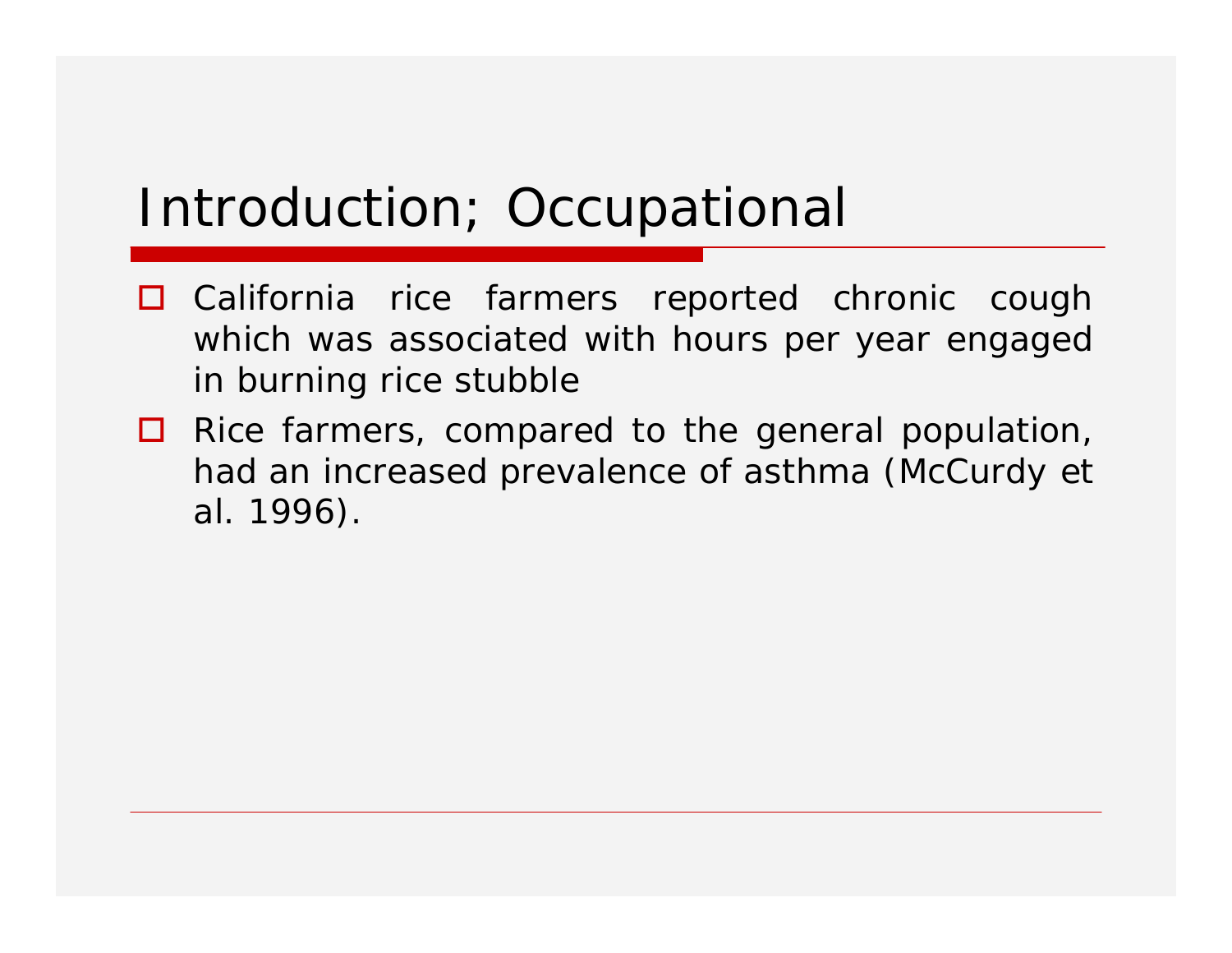#### Introduction

- $\Box$  Epidemiological data indicate presence of RSSinduced respiratory health effects, and larger effects in individuals with respiratory disease.
- $\Box$  No controlled exposure or airway inflammation data in humans.
- $\Box$  Therefore, we designed controlled human exposure experiments to investigate the effects of RSS smoke exposure on airway inflammation in healthy, asthmatic, and allergic individuals.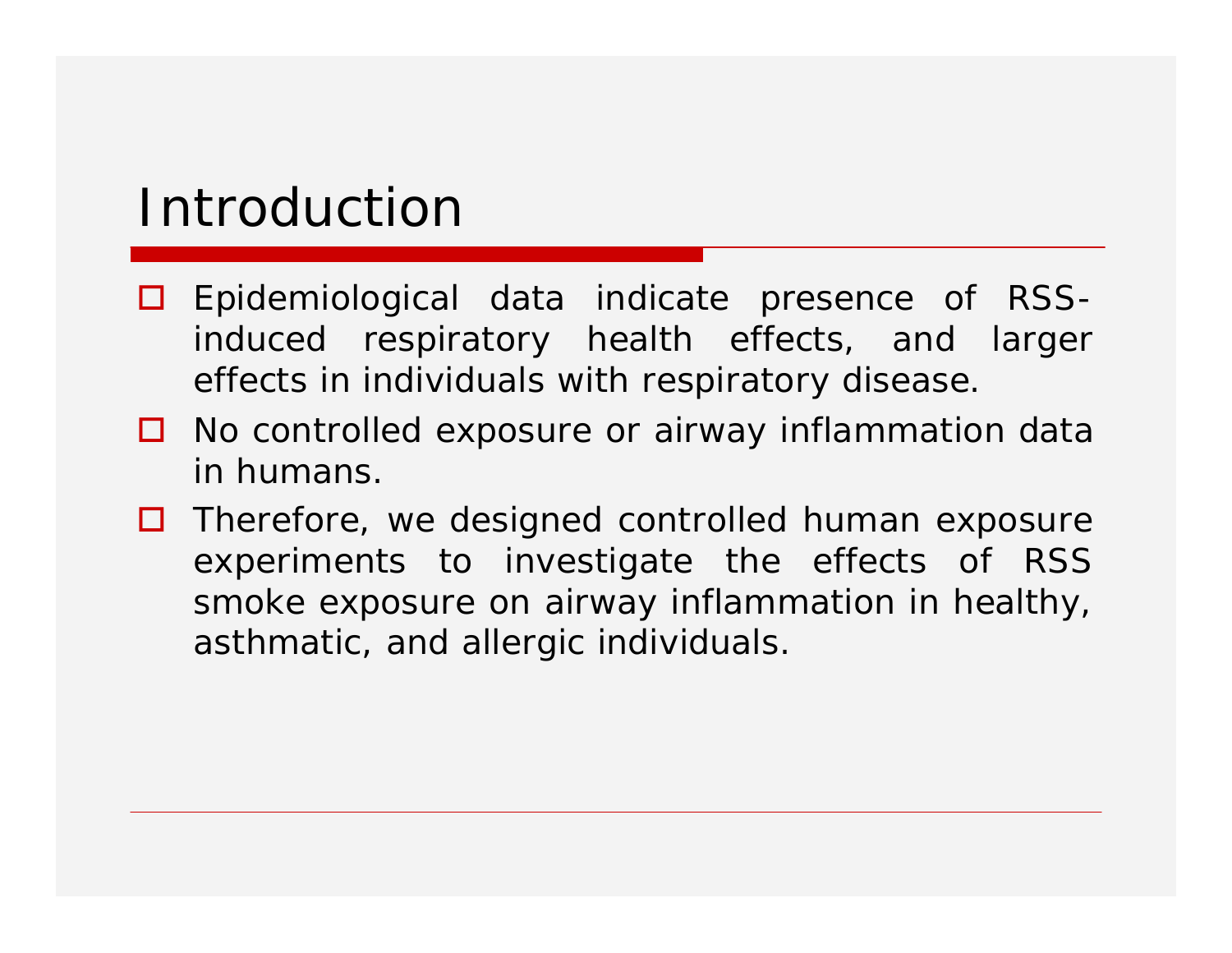## Hypothesis

- Increased RSS concentration and dose would;
	- Increase airway inflammation (cells, proteins).
	- Decrease pulmonary function (volumes, flows)
- $\Box$  Pre-existing airway inflammation (asthma and allergic rhinitis), would result in increased RSSinduced changes in;
	- **Airway inflammation**
	- Pulmonary function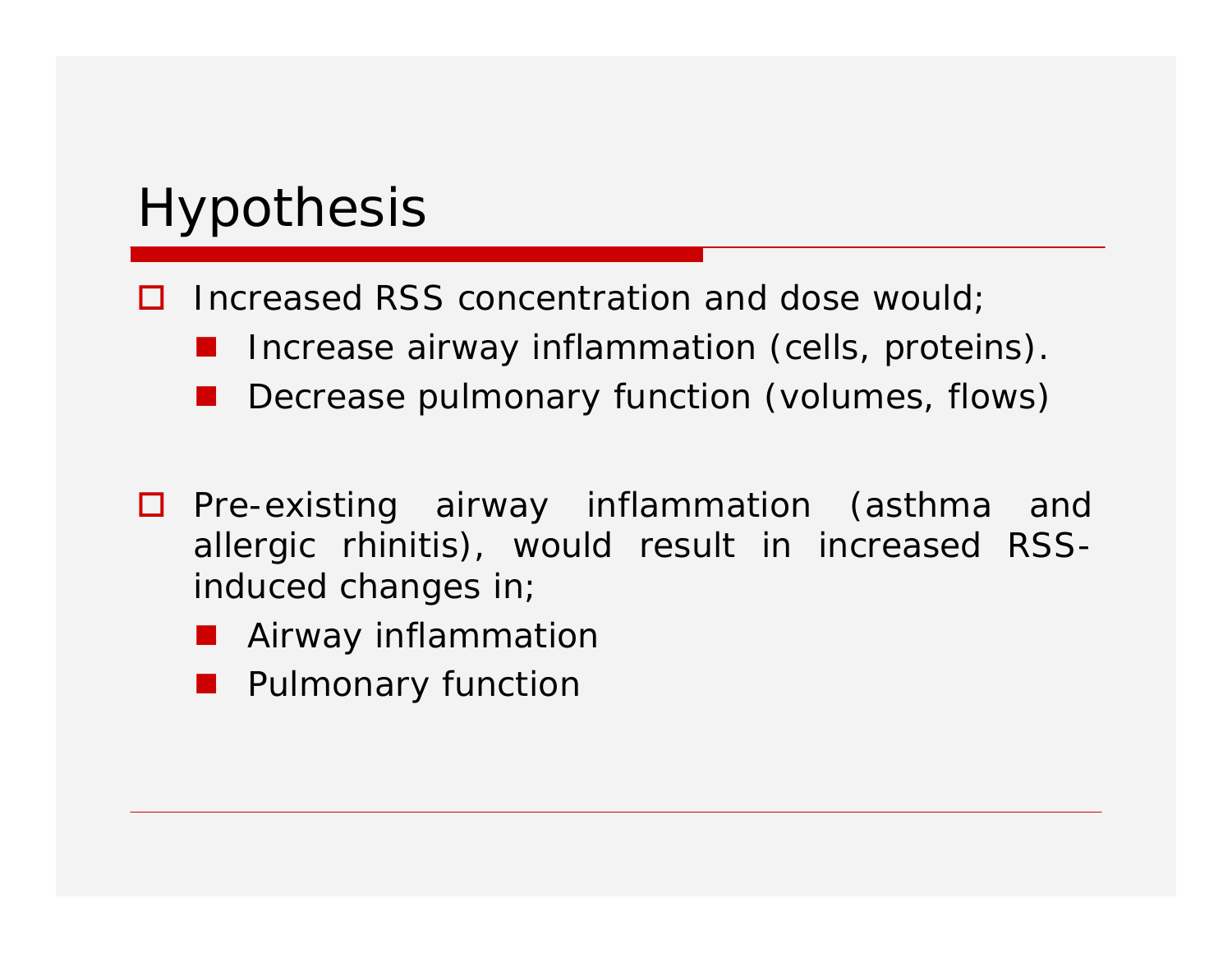#### Method; Design

- $\Box$  Three controlled human exposure experiments.
	- Healthy subjects
	- Asthma subjects
	- Allergic-Rhinitis subjects
- $\Box$  Single-blind, repeated-measures, randomized.
- $\Box$  Exposure Chamber (control conditions).
- $\Box$  RSS generation and exposure system (UCD).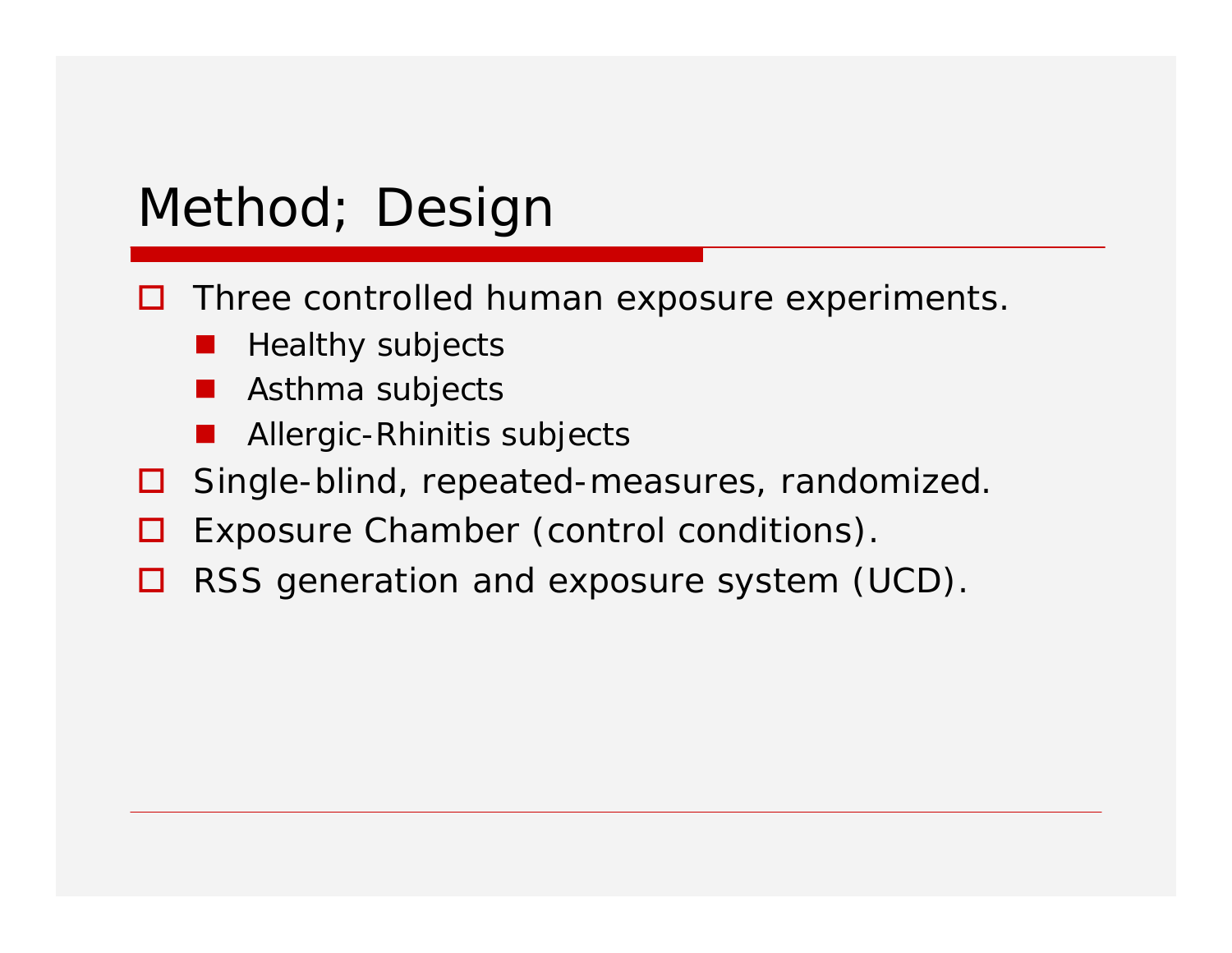# Rice Straw Smoke Generation System Design

University of California, Davis Department of Biological and Agricultural Engineering B.M. Jenkins, J.J. Mehlschau, R.B. Williams, N. Smith

University of California, San Francisco Department of Medicine C. Solomon, J. Balmes

University of California, Irvine Department of Community and Environmental Medicine M. Kleinman

California Air Resources Board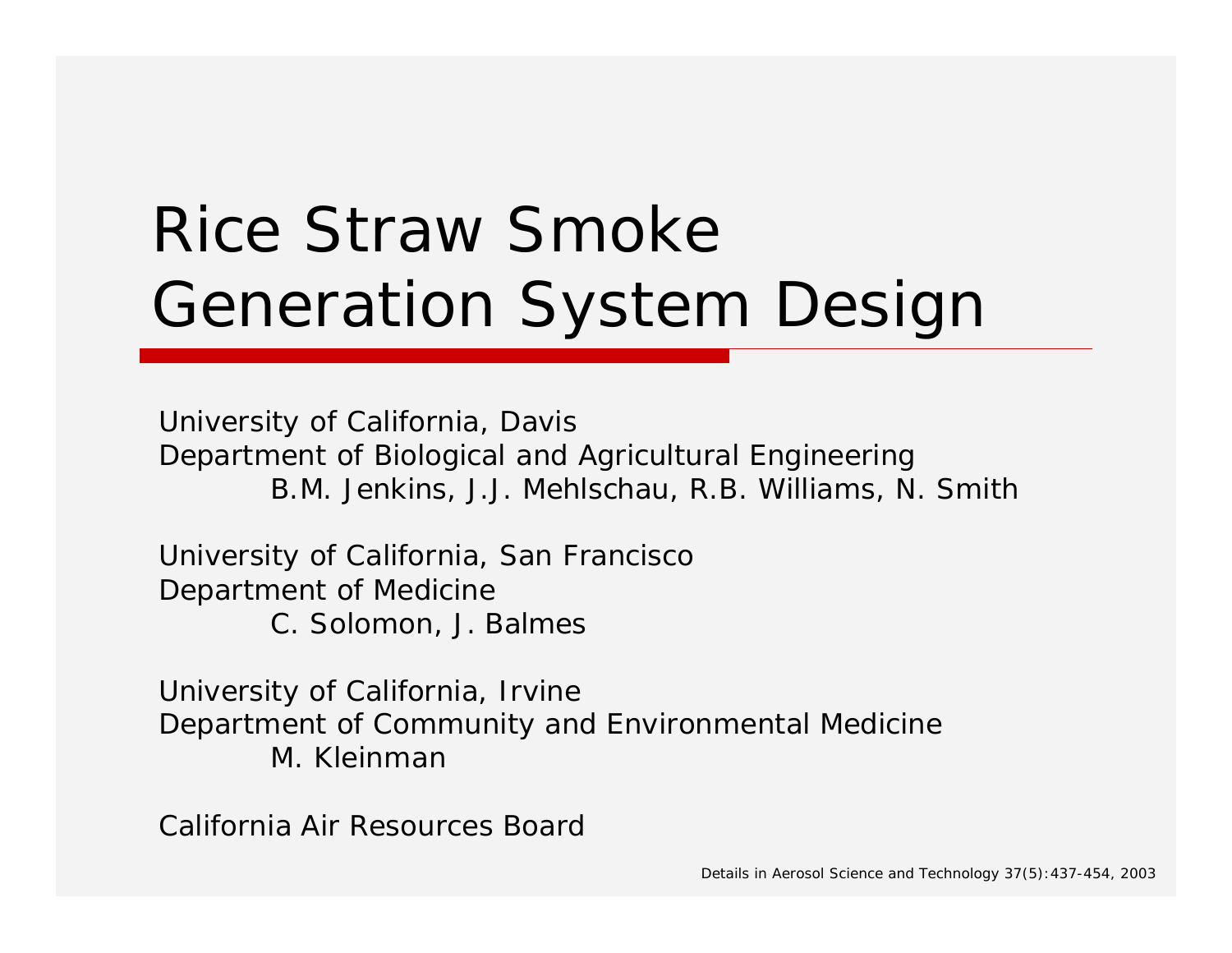# Design Objectives

- $\Box$  Mean particle concentrations of 200 to 600  $\mu$ g m<sup>-3</sup> with good repeatability
	- (900  $\mu$ g m<sup>-3</sup> achieved, 160 to 500  $\mu$ g m<sup>-3</sup> used)
- $\Box$  Automatic operation for exposures ranging 30 min to 3 hours in duration
- $\Box$  Maintain temperature and relative humidity in exposure chamber (20°C, 50%)
- $\Box$  Match field conditions as much as possible (high air-fuel ratio, flame radiation).
- $\Box$  Residence time to approach equilibrium gas-particle partitioning for PAH (3-5 s within 20 K of ambient)
- $\Box$  Not to exceed exposure limits for gases, particularly CO,  $CO<sub>2</sub>$ .
- □ Low level exhaust to street (SFGH location).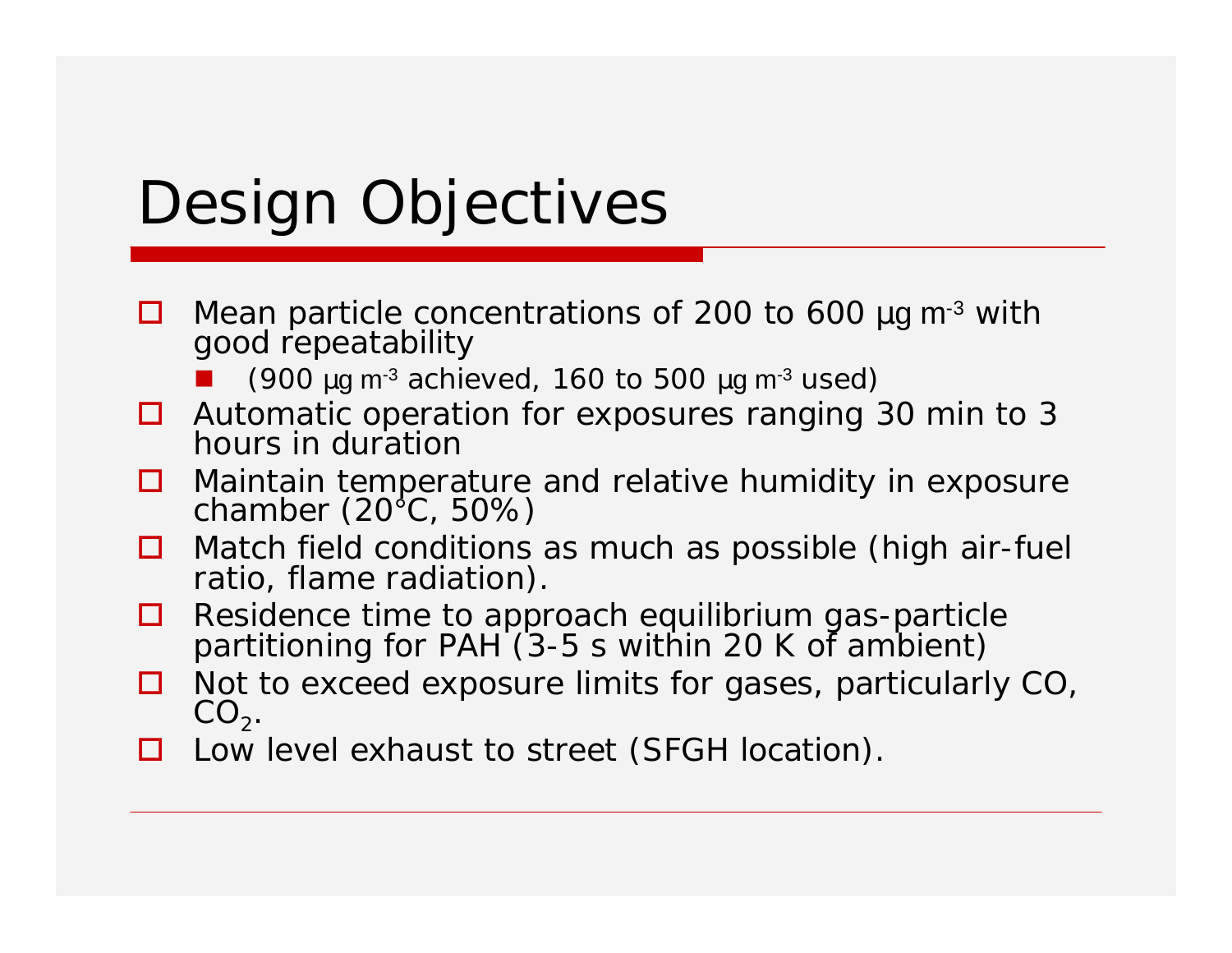## Rice Straw Characteristics

- Stipulated by CARB (Carnahan to Holmes, 1998)
- $\Box$  M202 (medium grain Japonica,  $>50\%$ of California production)
- $\Box$  Standard fertilization practice
- Average yield
- $\Box$  Collected from center of fields to minimize road dust
- $\Box$  No stipulations on moisture content, K, Cl, stem fraction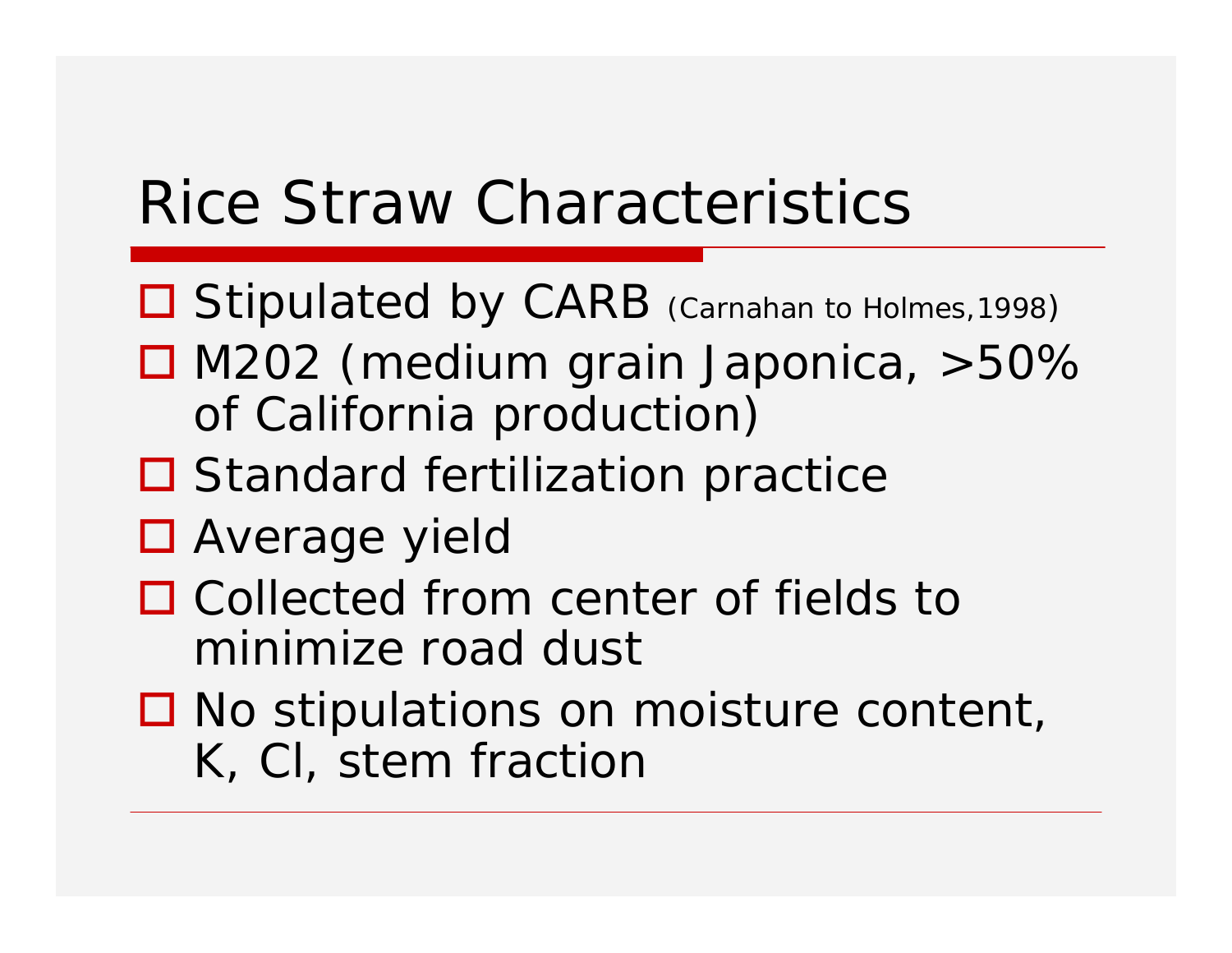## Singulated-Straw/ Shuttle-in-Rack Design

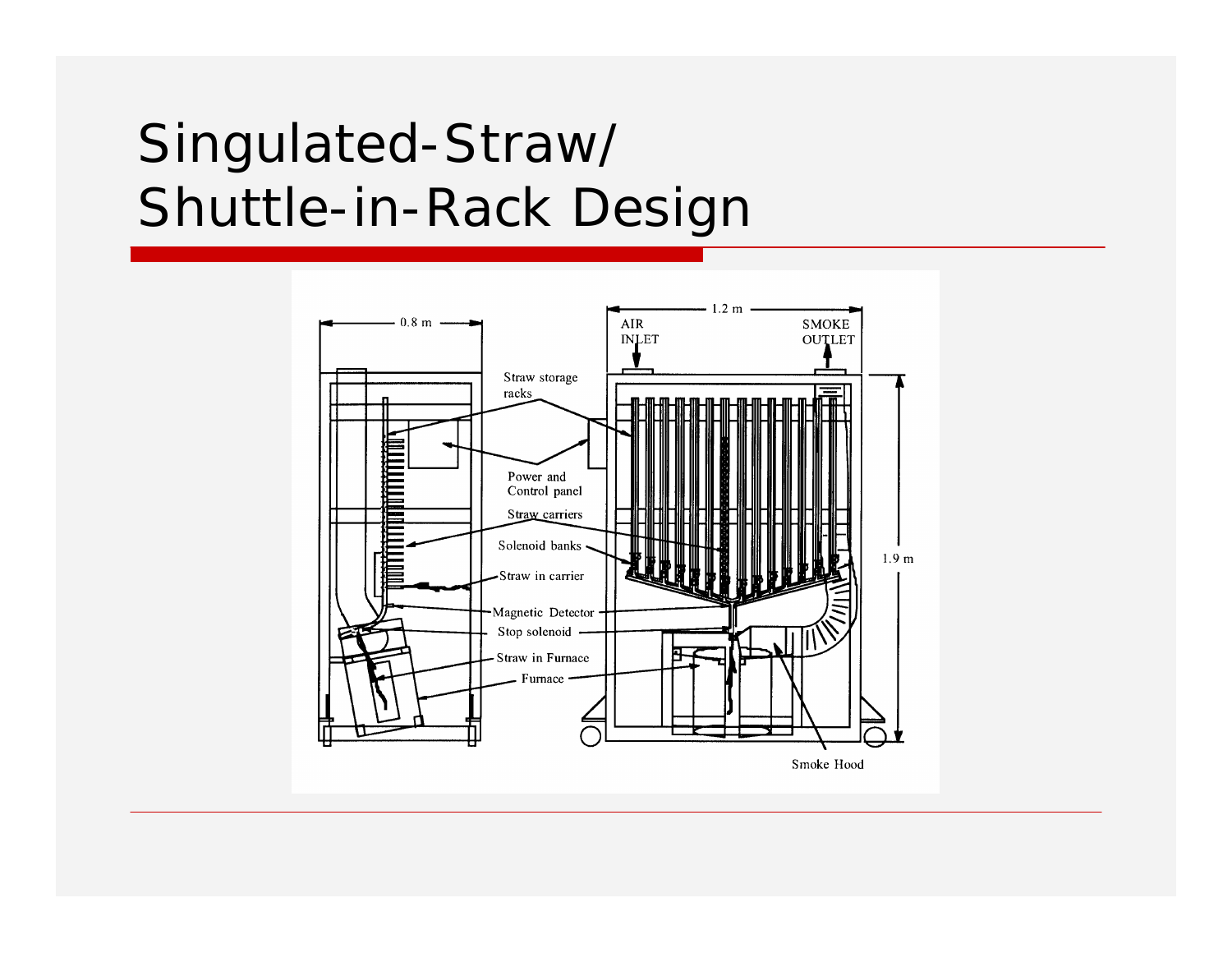# RSS Burner

- $\Box$  14 rack storage magazine
- $\Box$  280 shuttles/straws
- □ Manual preload
- $\Box$  Automatic feed and detect
- $\Box$  Programmable firing interval
- $\Box$  Continuous burner air flow  $(40 \text{ L s}^{-1}, \, <20\% \text{ of total to})$ chamber), adjustable
- $\Box$  Radiant ignition (4.8 kW, flux = 65 kW m<sup>-2</sup>)
- **I** Minimum design mass air $fuel = 1200$ 
	- >2000 at 45 s
	- >6000 at 140 s firing interval

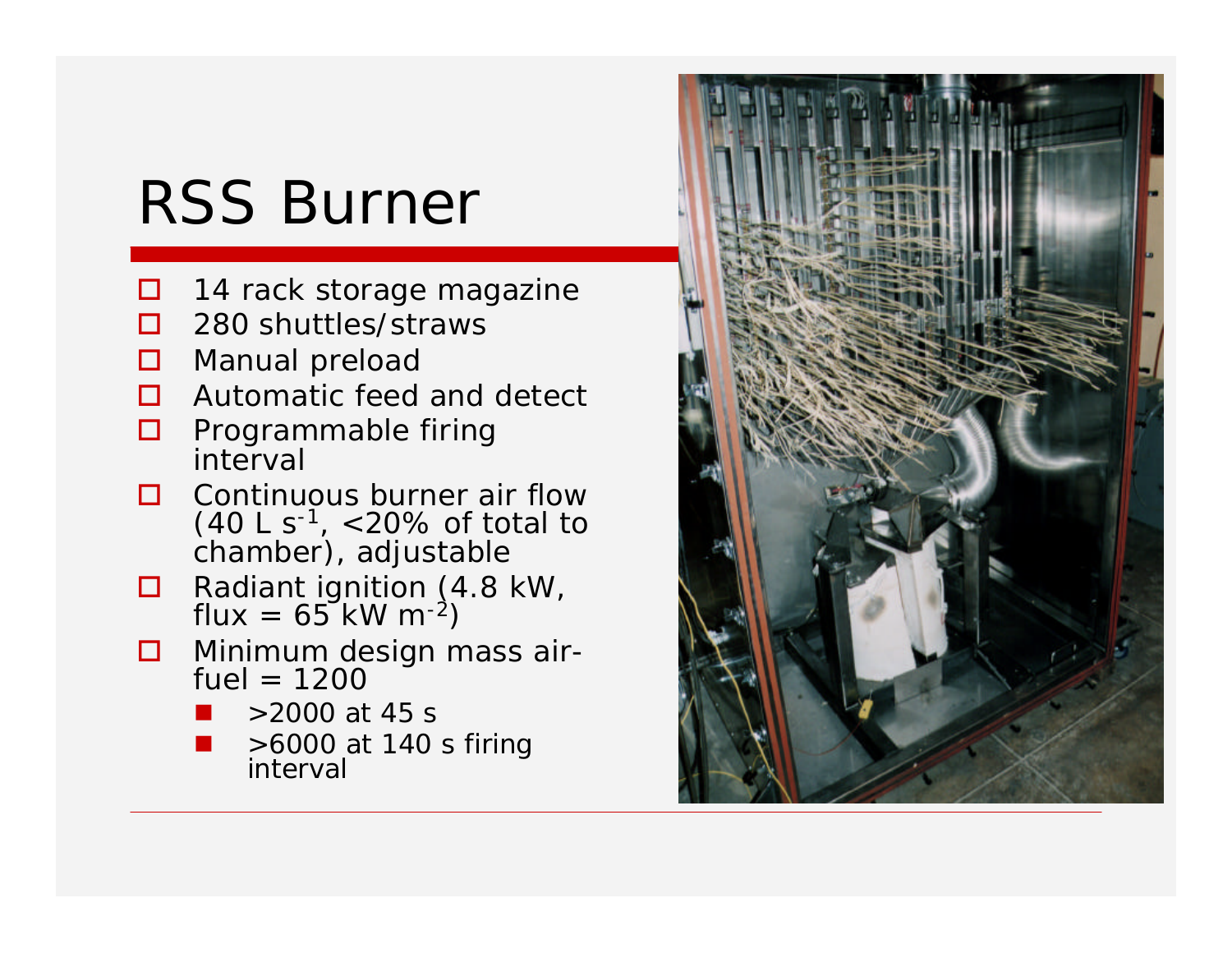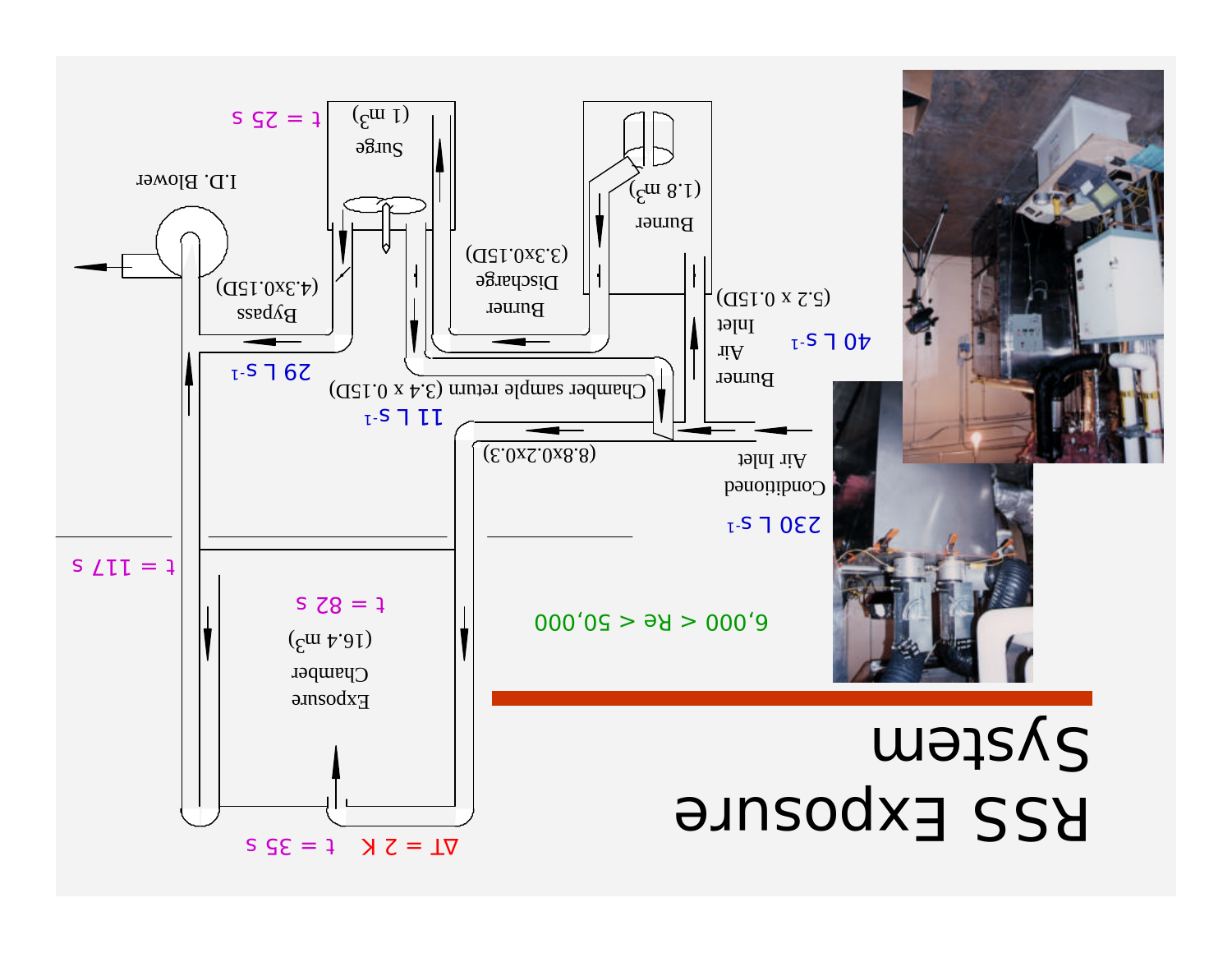## Chamber PM,  $CO$ ,  $CO<sub>2</sub>$ Concentrations

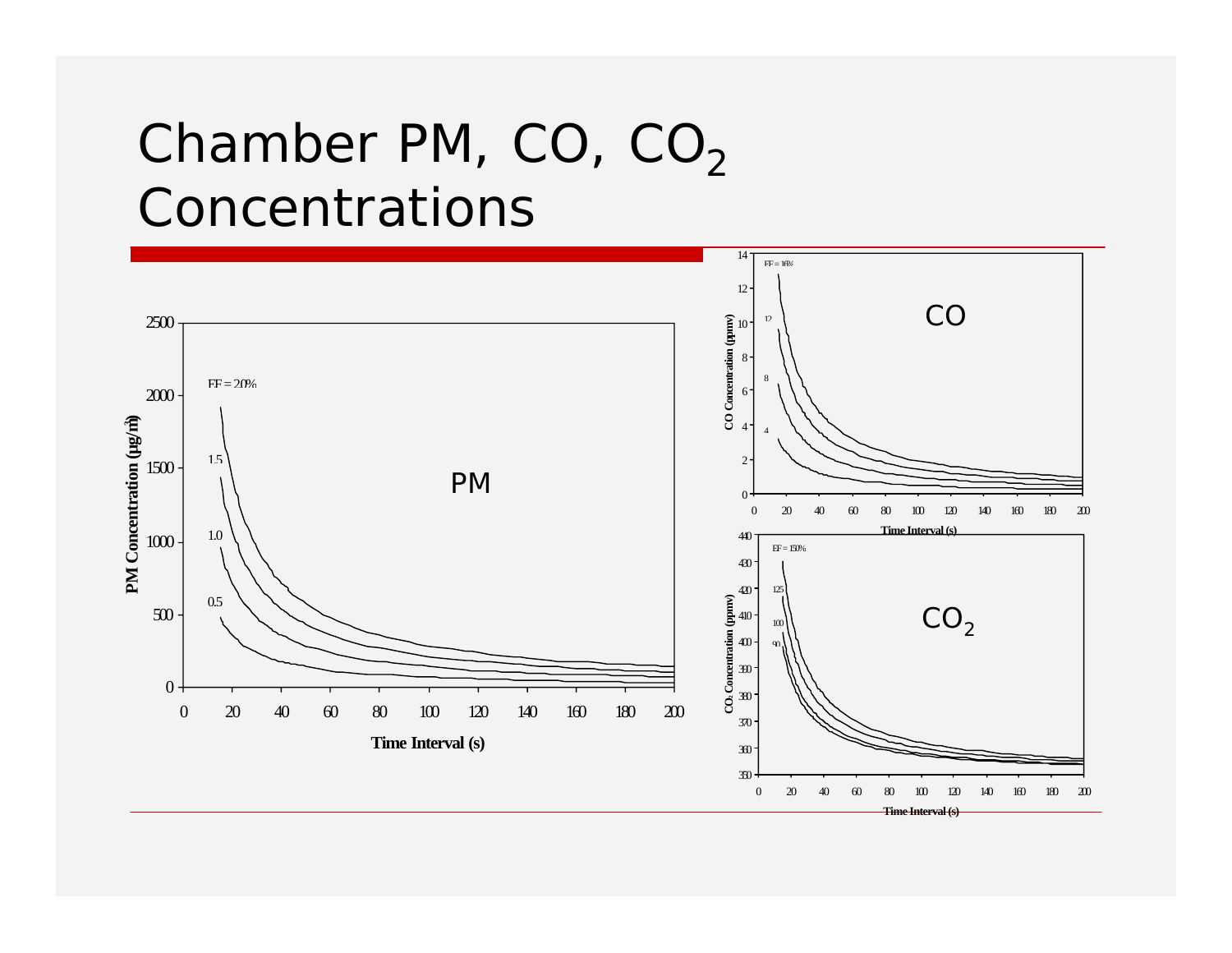# Results from Exposure Tests

|                                                     | Low<br>Concentration | High<br>Concentration | <b>Serial Day</b><br>Exposure <sup>®</sup> |
|-----------------------------------------------------|----------------------|-----------------------|--------------------------------------------|
| Straw Firing Interval (s)                           | 140                  | 45                    | 140                                        |
| Target PM Concentration ( $\mu$ g m <sup>-3</sup> ) | 200                  | 600                   | 200                                        |
| Mean PM Concentration ( $\mu$ g m <sup>-3</sup> )   | 188                  | 508                   | 158                                        |
| Number of tests                                     | 13                   | 10                    | 5                                          |
| Range ( $\mu$ g m <sup>-3</sup> )                   | 274                  | 576                   | 87                                         |
| Minimum ( $\mu$ g m <sup>-3</sup> )                 | 93                   | 310                   | 117                                        |
| Maximum ( $\mu$ g m <sup>-3</sup> )                 | 367                  | 886                   | 204                                        |
| <b>Standard deviation</b>                           | 75                   | 202                   | 32                                         |
| <b>Standard error</b>                               | 21                   | 64                    | 14                                         |
| 95% confidence interval ( $\mu$ g m <sup>-3</sup> ) | ± 45                 | $±$ 144               | ± 40                                       |
| Coefficient of Variation (%)                        | 40                   | 40                    | 20                                         |

\*exposures conducted on same subject on successive days.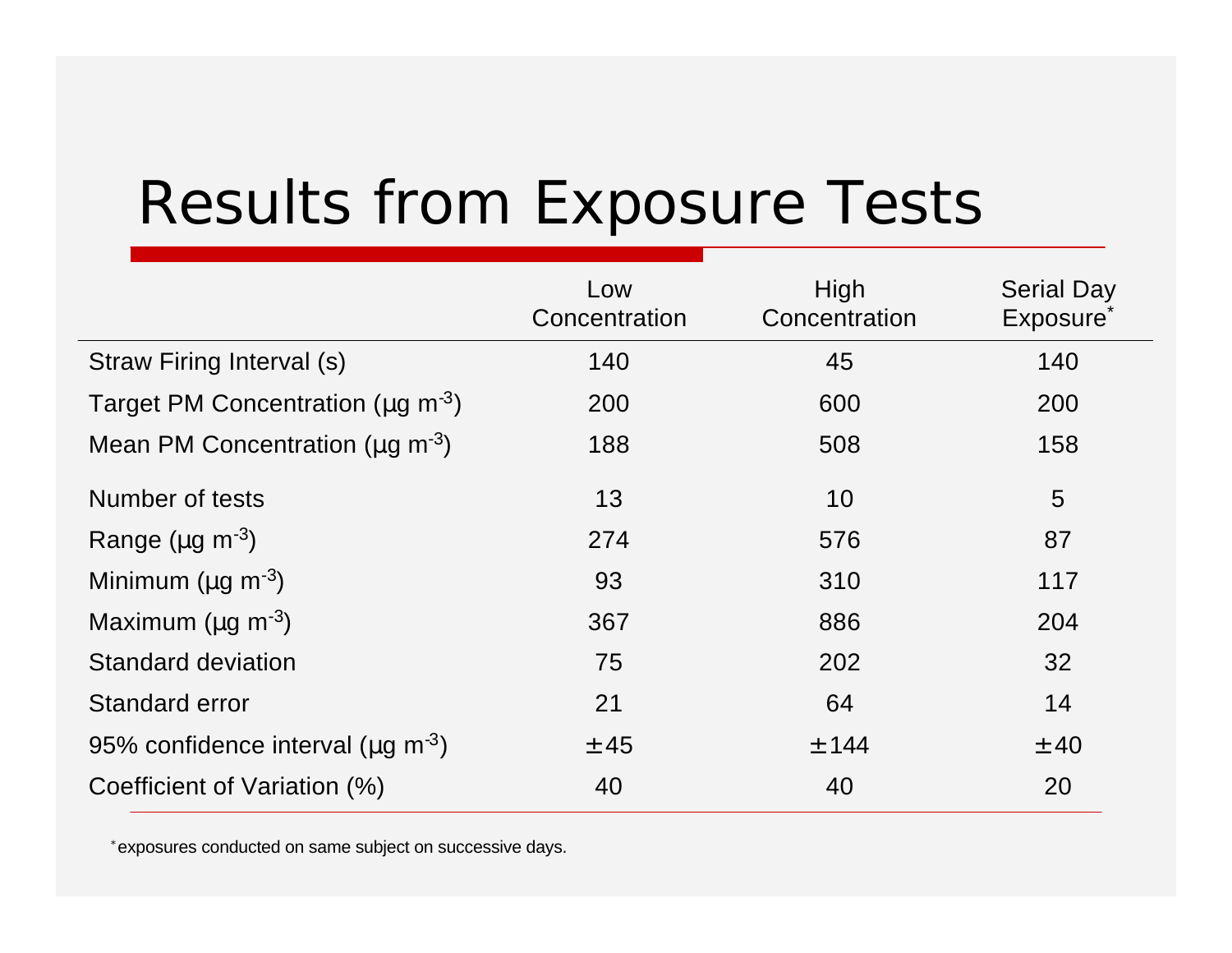## Intermittency in burning

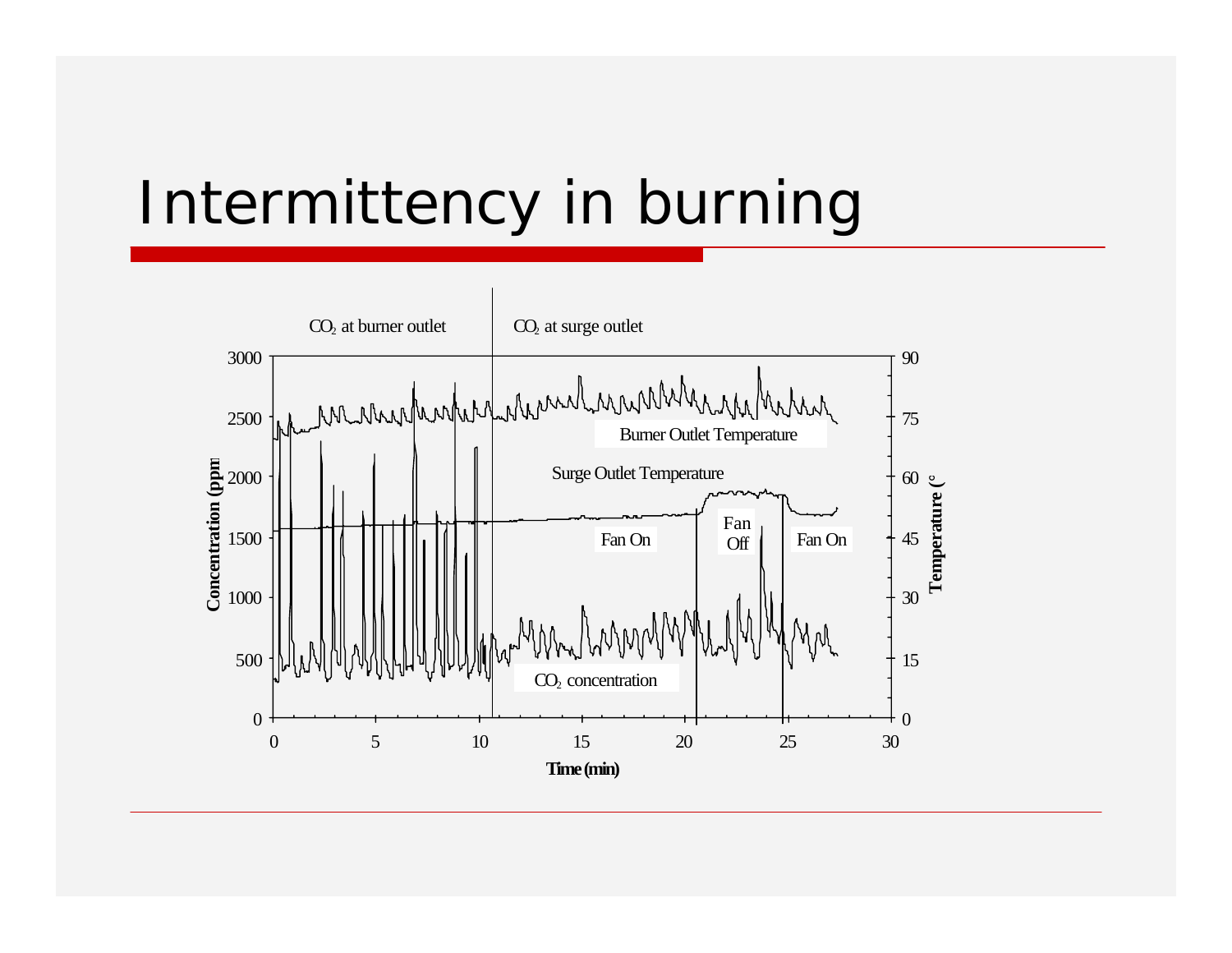## Transient Response

Surge Concentration (well mixed):

$$
\frac{dC_s}{dt} = \frac{\dot{V}_{st}}{V_s} \frac{T_s}{T_{st}} \left[ C_b - C_s \right]
$$

Chamber Concentration (well mixed):

$$
\frac{dC_c}{dt} = \frac{1}{V_c} \frac{T_c}{T_{st}} \left[ \dot{V}_{st,s} (C_s - C_c) + \dot{V}_{st,o} (C_o - C_c) \right]
$$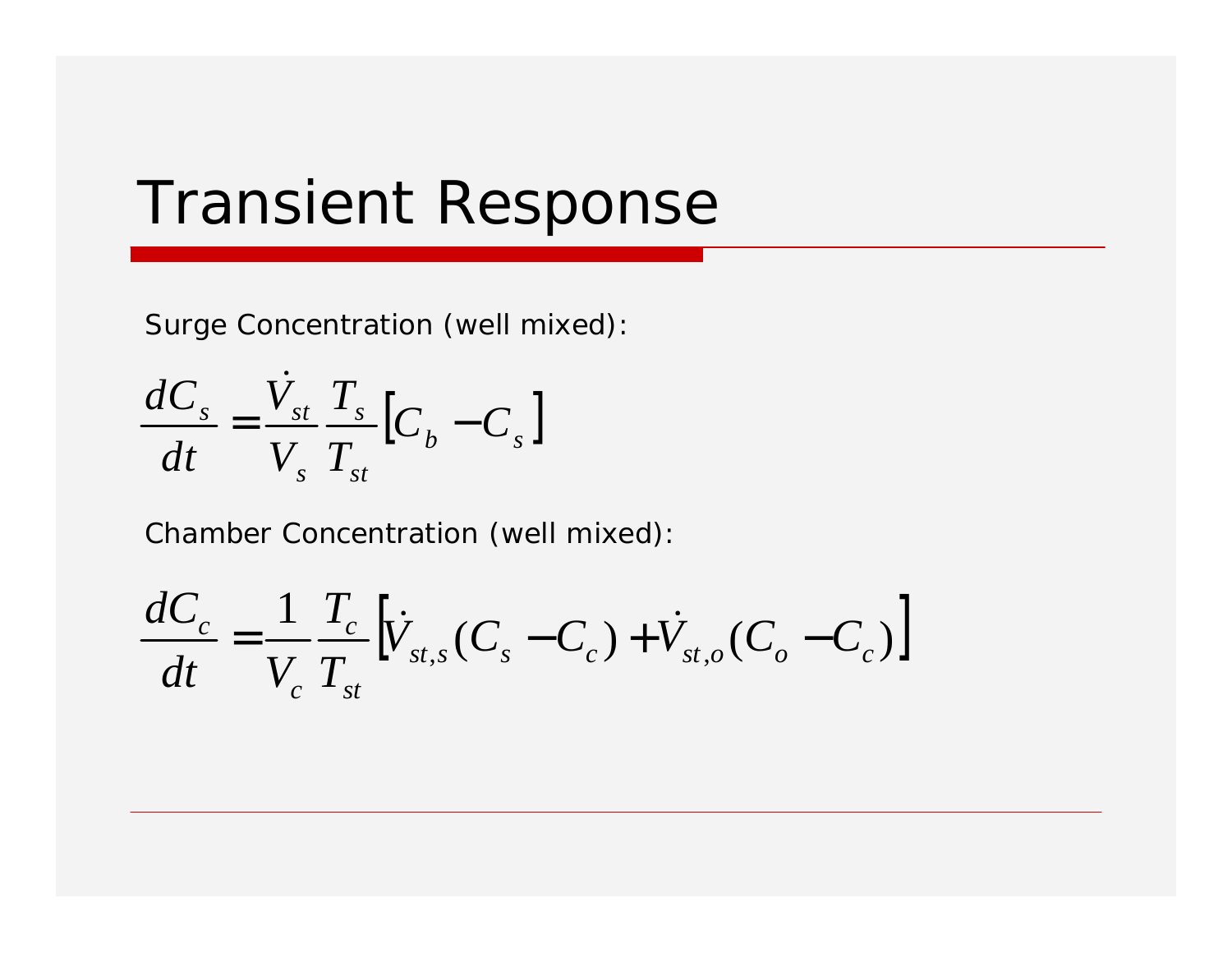# Induction, Flaming, Smoldering

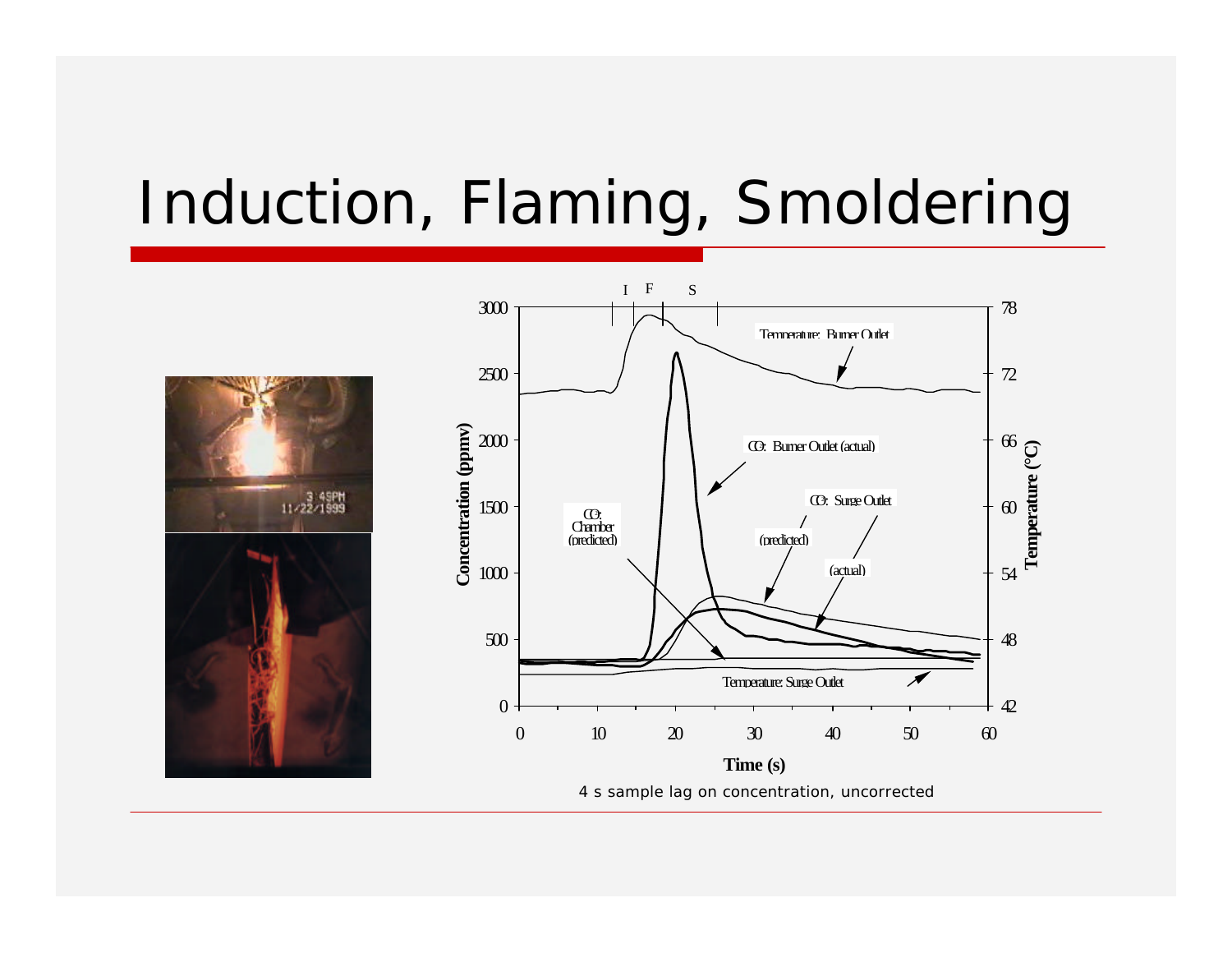#### Predicted Concentrations

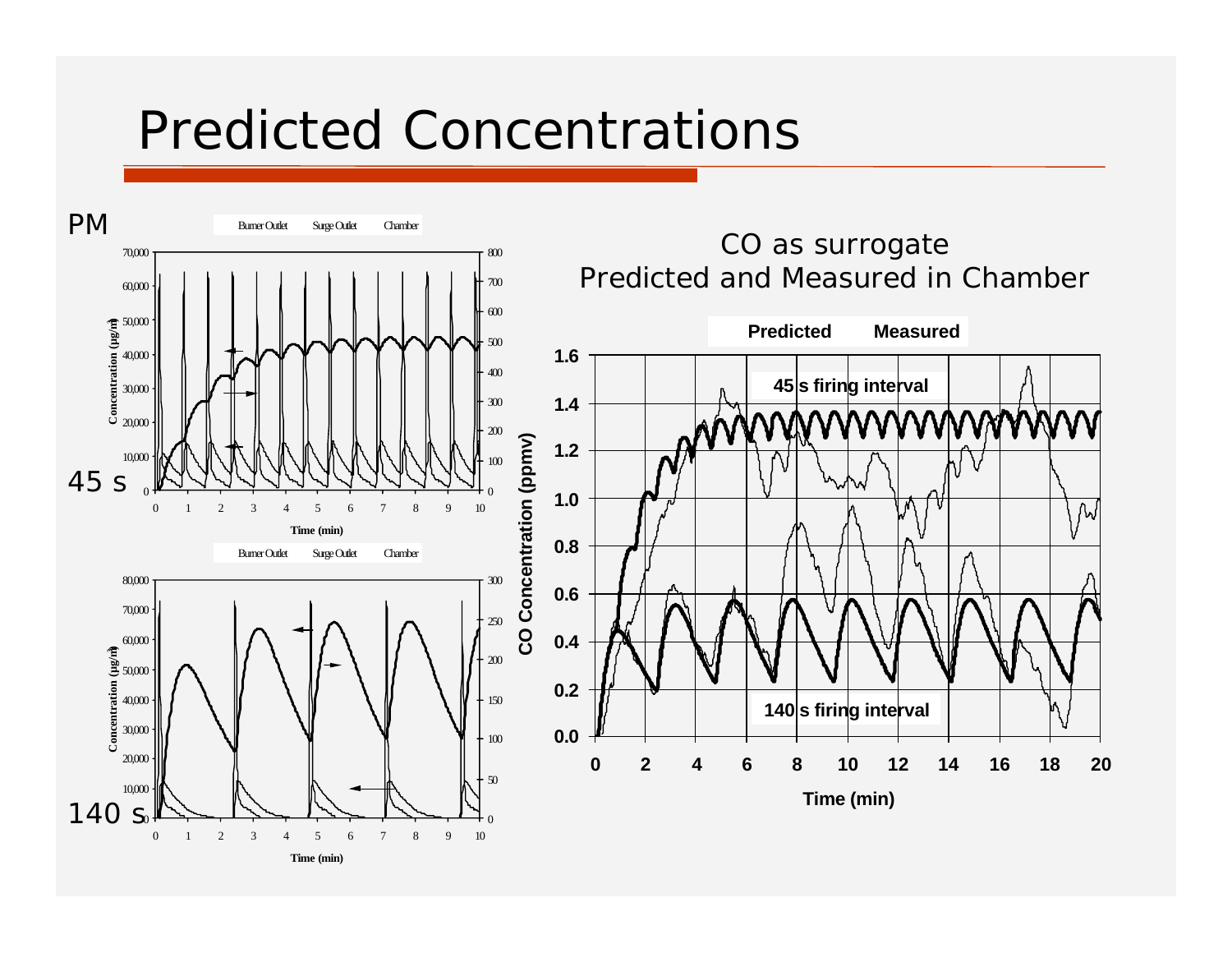#### Particle Size Distribution by SMPS

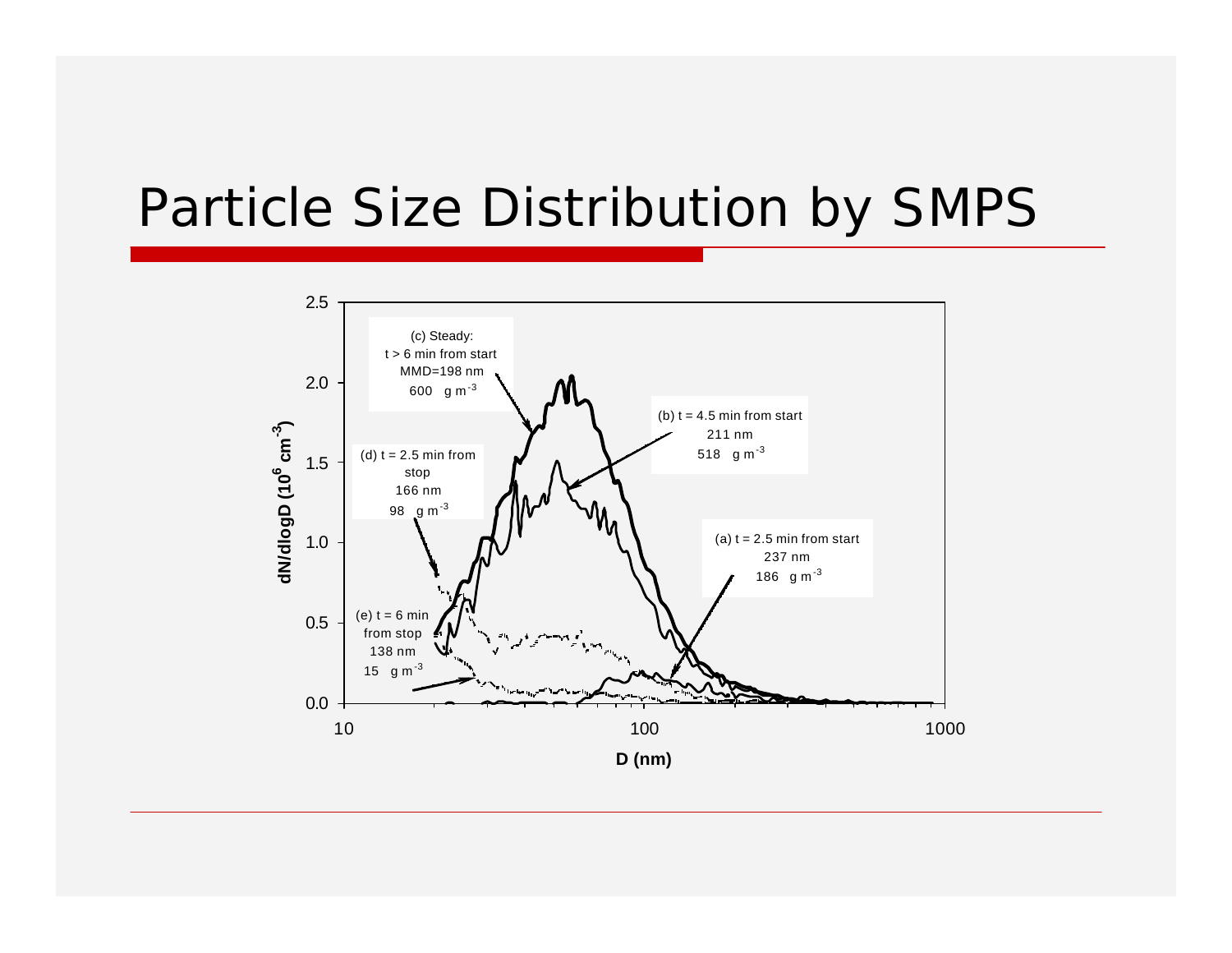## Particle Mass Distribution

#### Aligned to wind tunnel at 80% mass by SMPS  $(< 930 \mu m)$

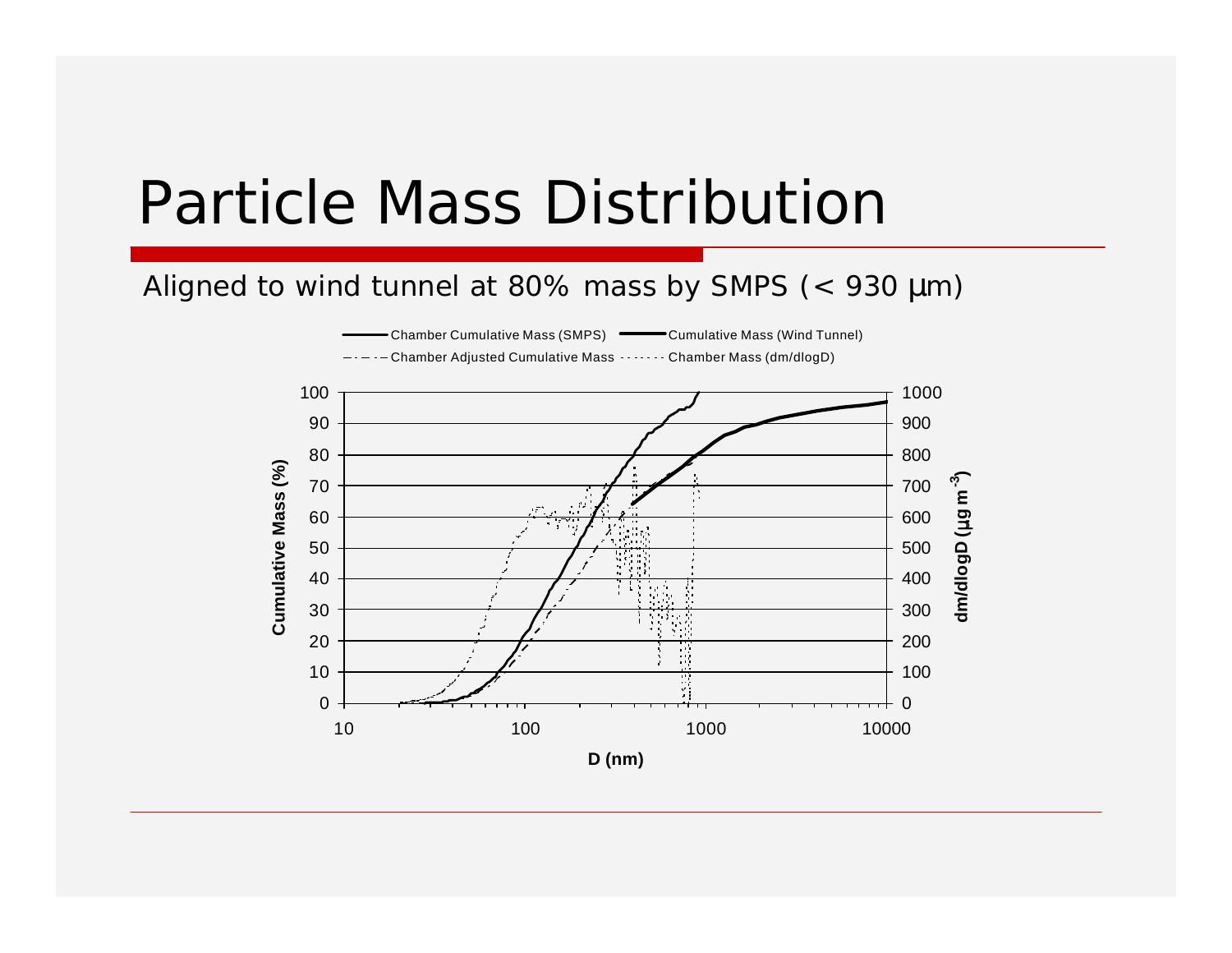# PM Emission Factors

#### (% dry matter)

| RSS Low Concentration (140 s firing interval)   | $1.89 \pm 0.45\%$ |
|-------------------------------------------------|-------------------|
| RSS High Concentration (45 s firing interval)   | $1.65 \pm 0.47\%$ |
| RSS Serial Day Exposures (45 s firing interval) | $1.59 \pm 0.40\%$ |
| RSS Aggregated Exposures                        | $1.75 \pm 0.25\%$ |
| Mean Wind Tunnel, all rice straw                | $0.35 \pm 0.10\%$ |
| Wind Tunnel, similar rice straw                 | $0.65 \pm 0.22\%$ |
| <b>Field Measurements</b>                       | 0.1% to $2.2%$    |
| AP-42 (Darley)                                  | 0.4%              |
| Predicted from K concentration in straw         | 0.54%             |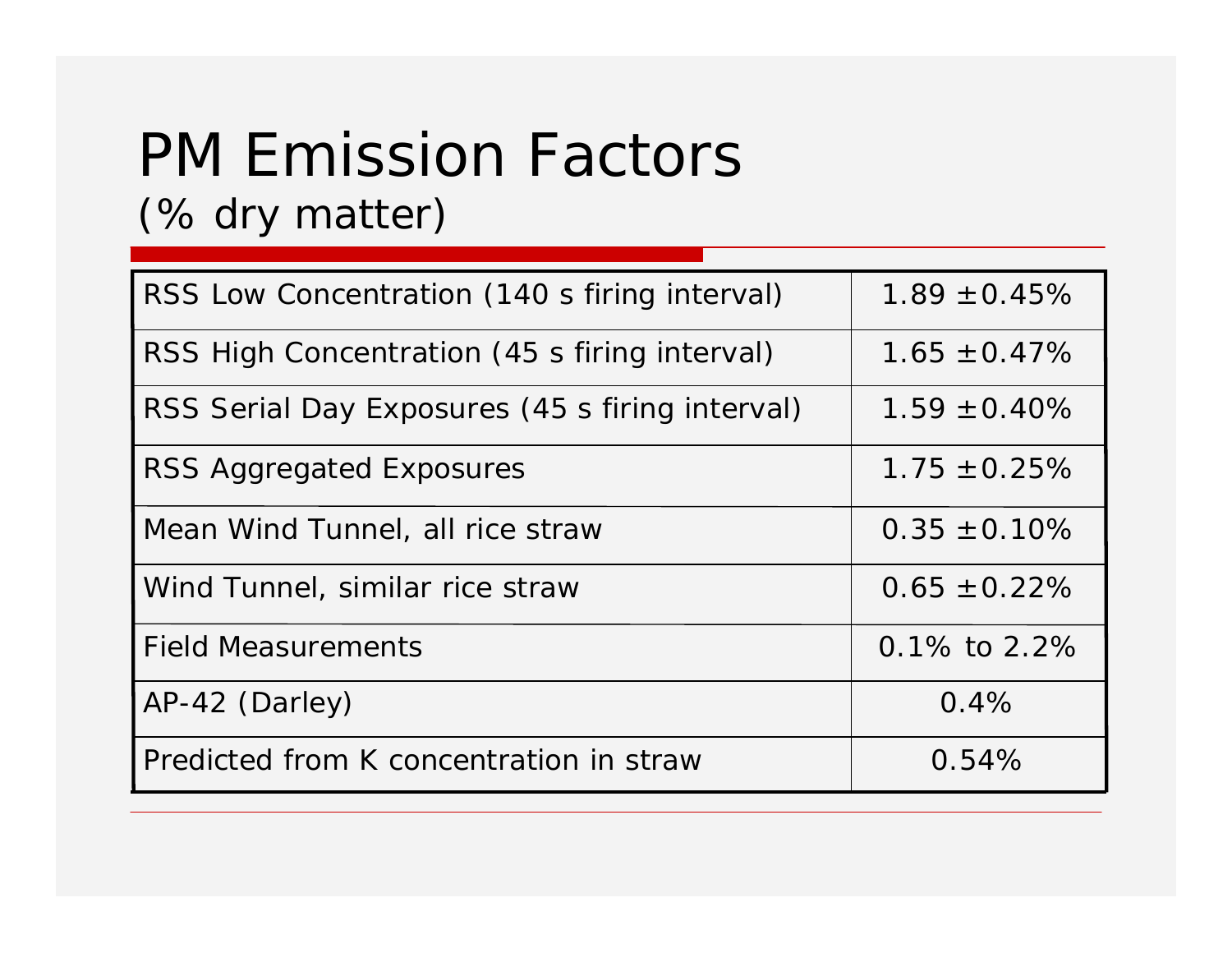## RSS System Performance

- $\Box$  Target concentrations achieved
- $\square$  Excellent repeatability
- $\square$  Similar particle size distributions
- $\Box$  Particle emission factors higher than previously measured in wind tunnel
	- Ignition failures (<10%)
	- Induction period prior to flaming
	- Fire configuration (wind tunnel strictly windopposed/backing)
	- Experimental uncertainty
	- Chemical characterization needed to assess implications for study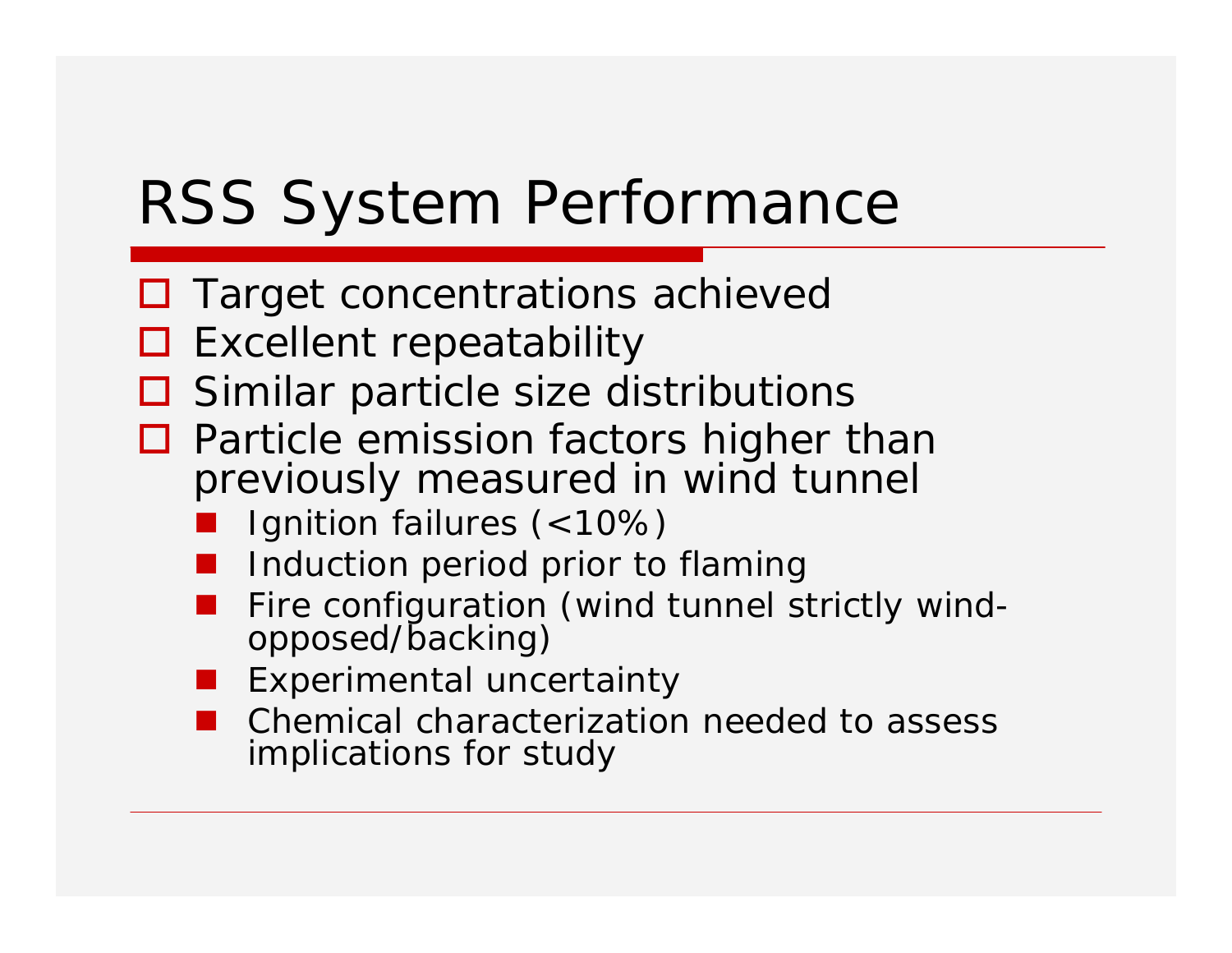#### Method; Subjects

- $\Box$  n = 15 per group
- $\Box$  Healthy
	- **•** Females  $= 5$
	- **•** Age (mean  $\pm$  SD) = 30.6  $\pm$  7.8 yr
- $\Box$  Asthma:  $PC_{20}$  < 10 mg ml methacholine.
	- **Females** =  $13$
	- Age (mean  $\pm$  SD) = 31.2  $\pm$  7.8 yr.
- $\Box$  Allergic-rhinitis: positive allergy skin test, symptoms.
	- Females = 9
	- **•** Age (mean  $\pm$  SD) = 31.7  $\pm$  9.5 yr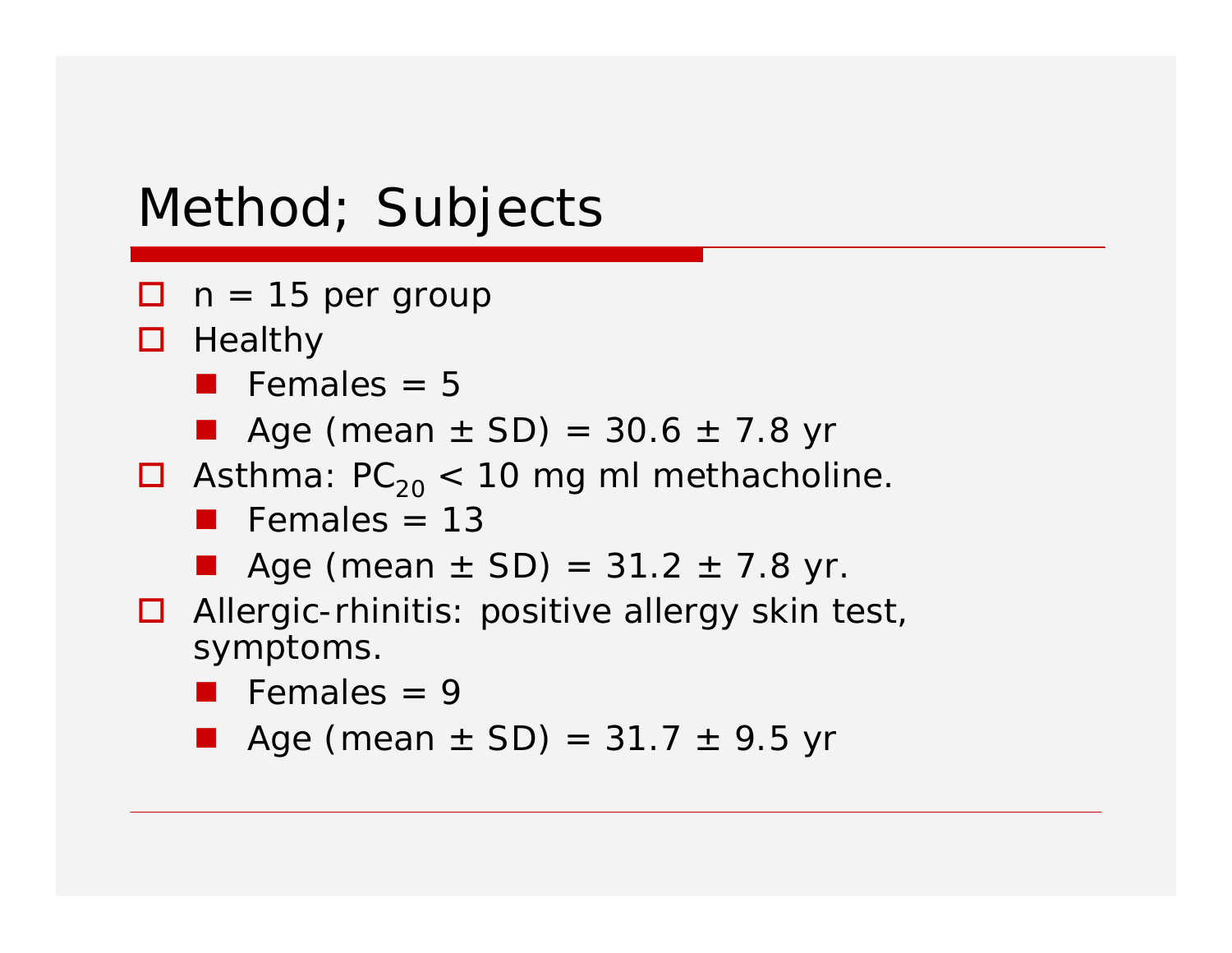#### Method; Procedures

- **O** Exposure:
	- 30 min, seated at rest, nose clips.
	- **Filtered air.**
	- **RSS**; 200  $\mu$ g m<sup>3</sup>.
	- **RSS**; 600  $\mu$ g m<sup>3</sup>.
	- **RSS**; 3-days x 200  $\mu$ g m<sup>3</sup>.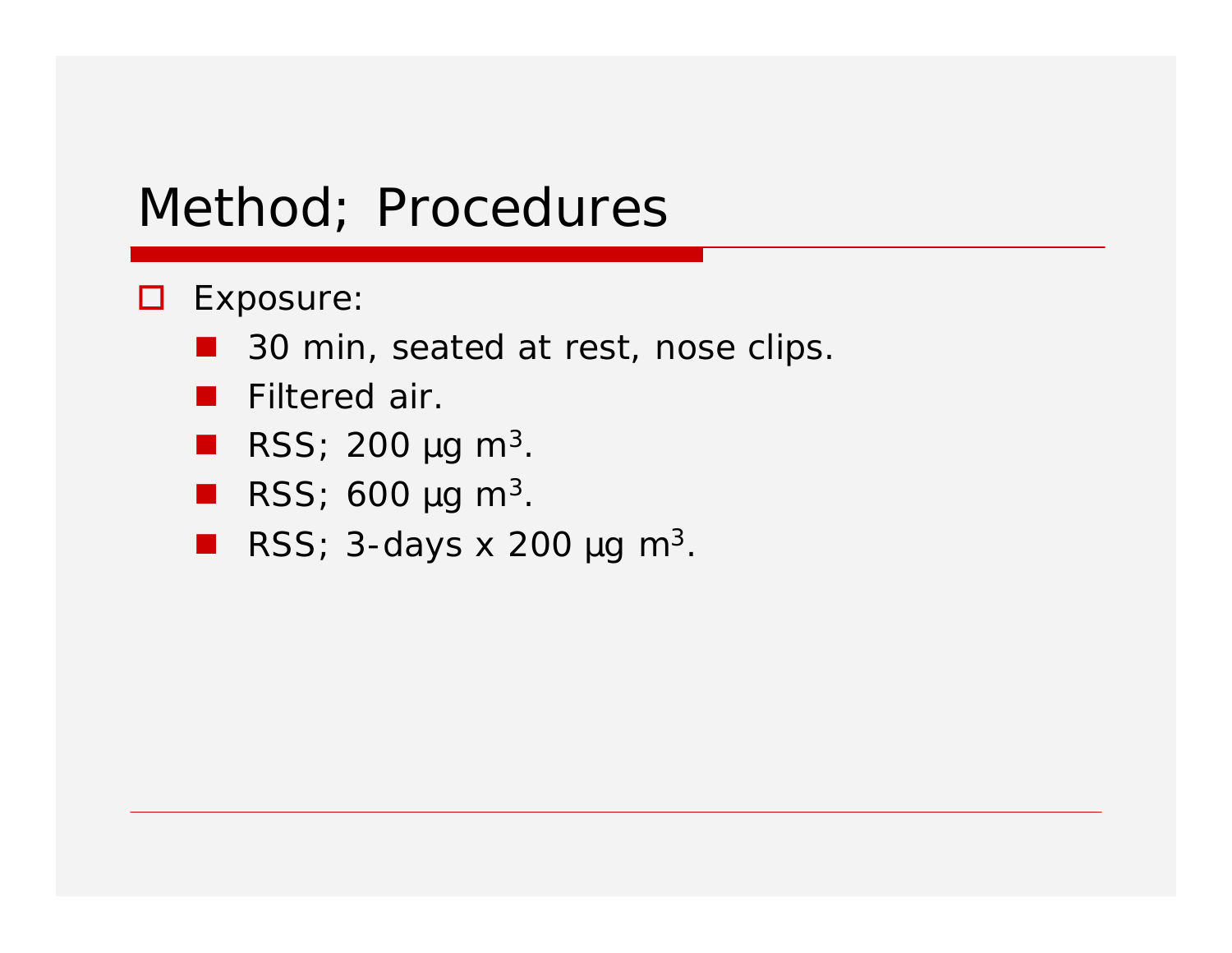## Method; Design

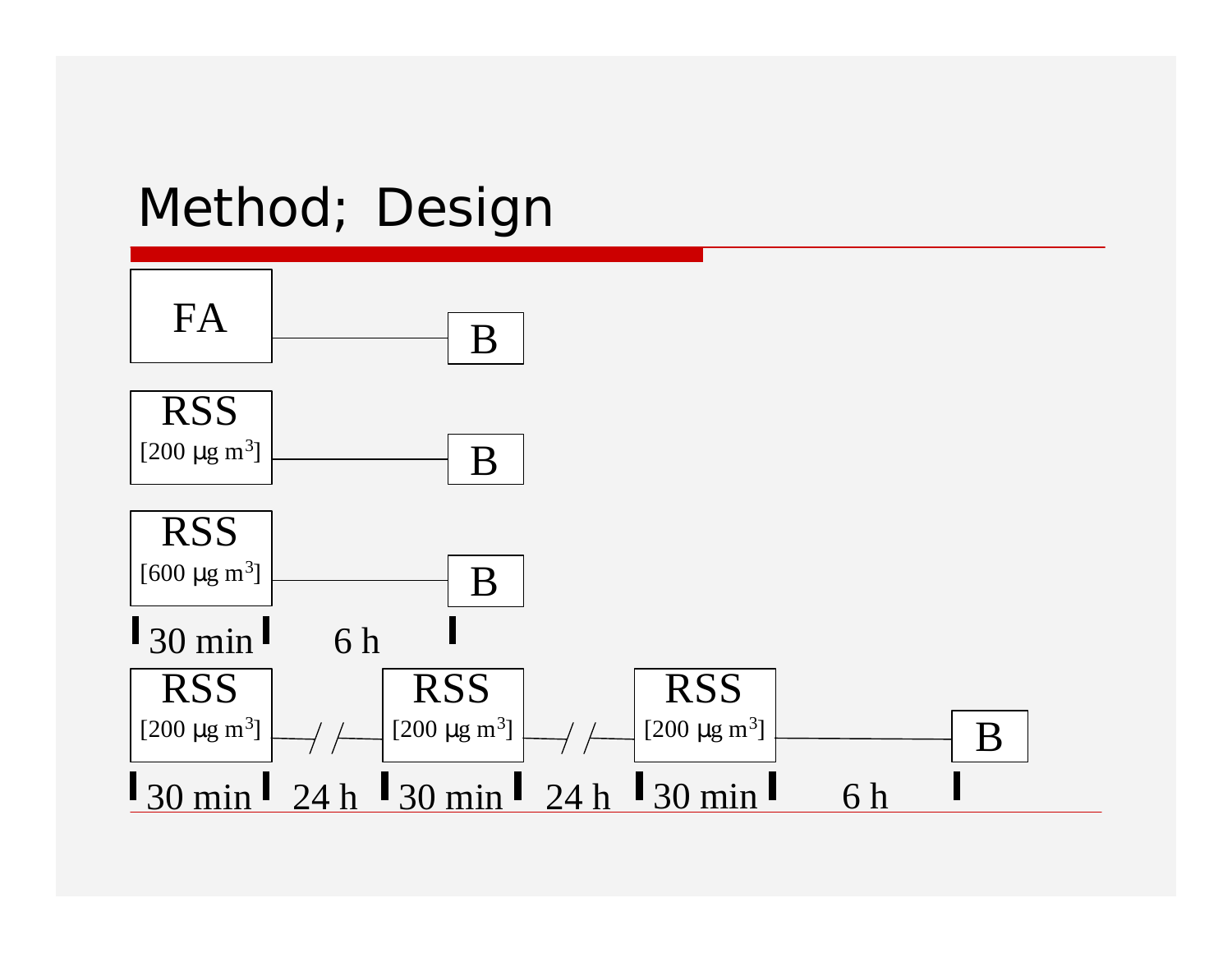#### Method; Procedures

- □ Bronchoscopy:
	- **6 h post-exposure.**
	- Bronchoalveolar lavage (BAL; 2 x 50 mL).
	- Bronchial fraction (Bfx; first 15 mL).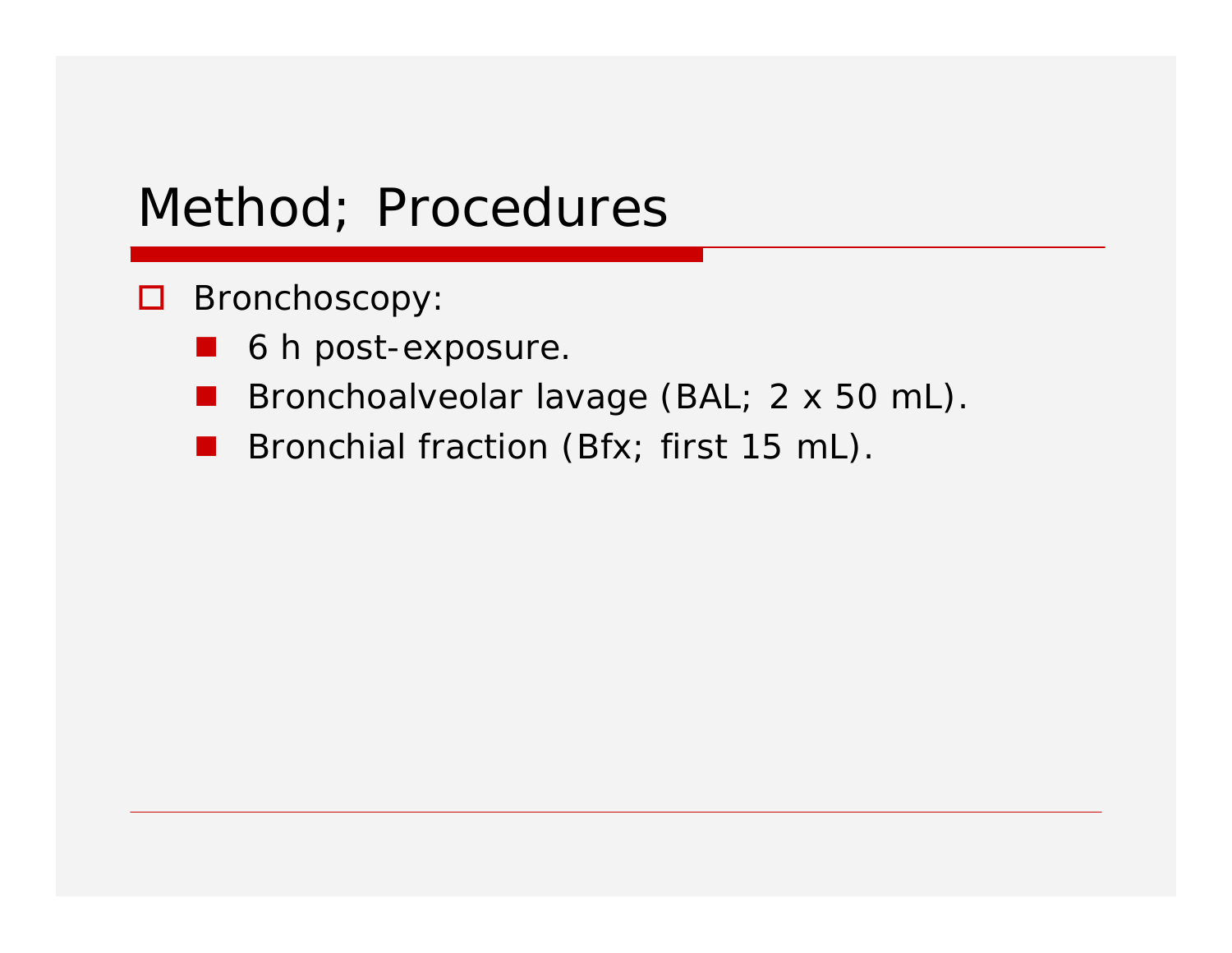### Method; Bronchoscopy

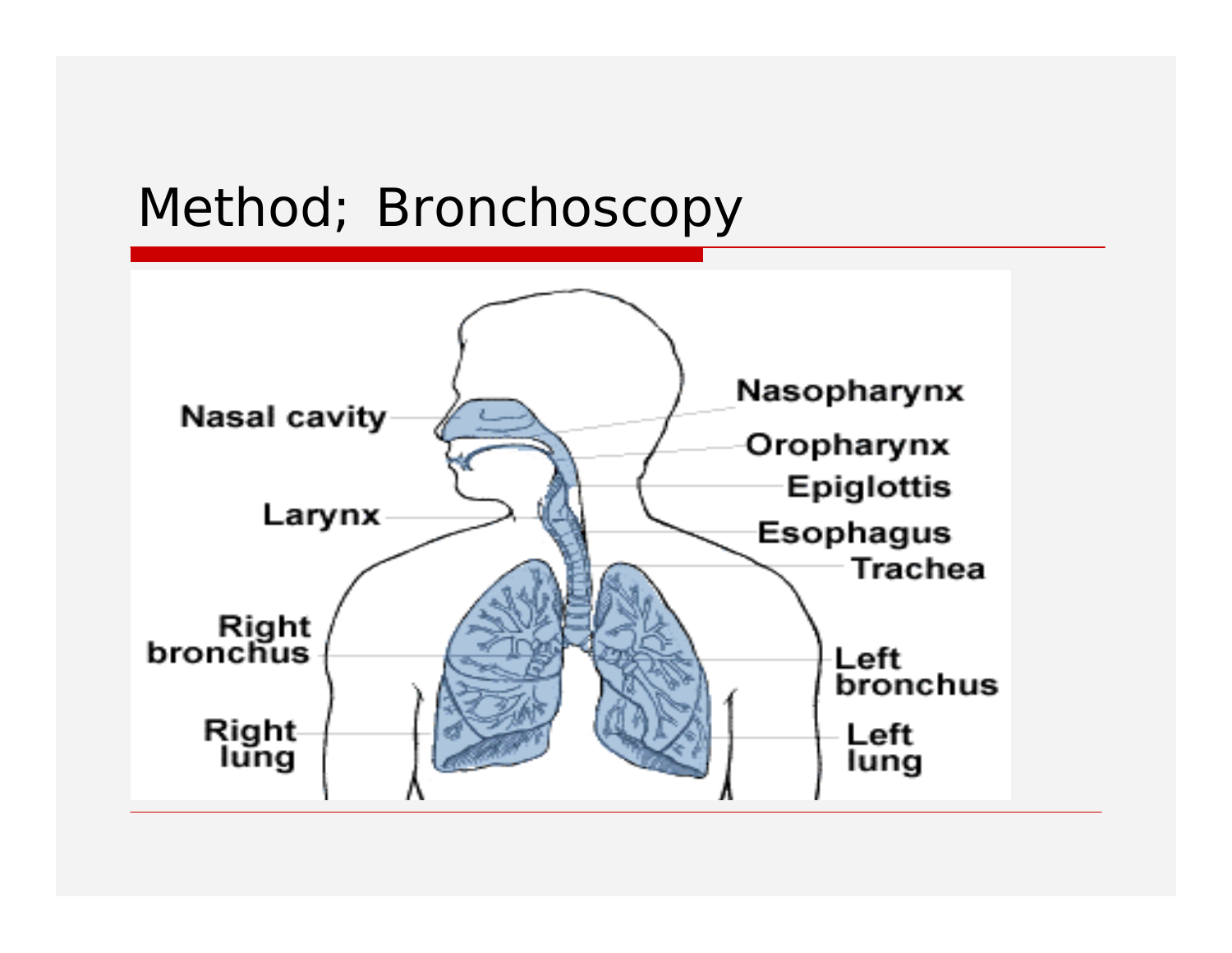#### Method; Procedures

- □ Spirometry: Pre- and post-exposure.
- □ Symptoms: Pre- and post-exposure.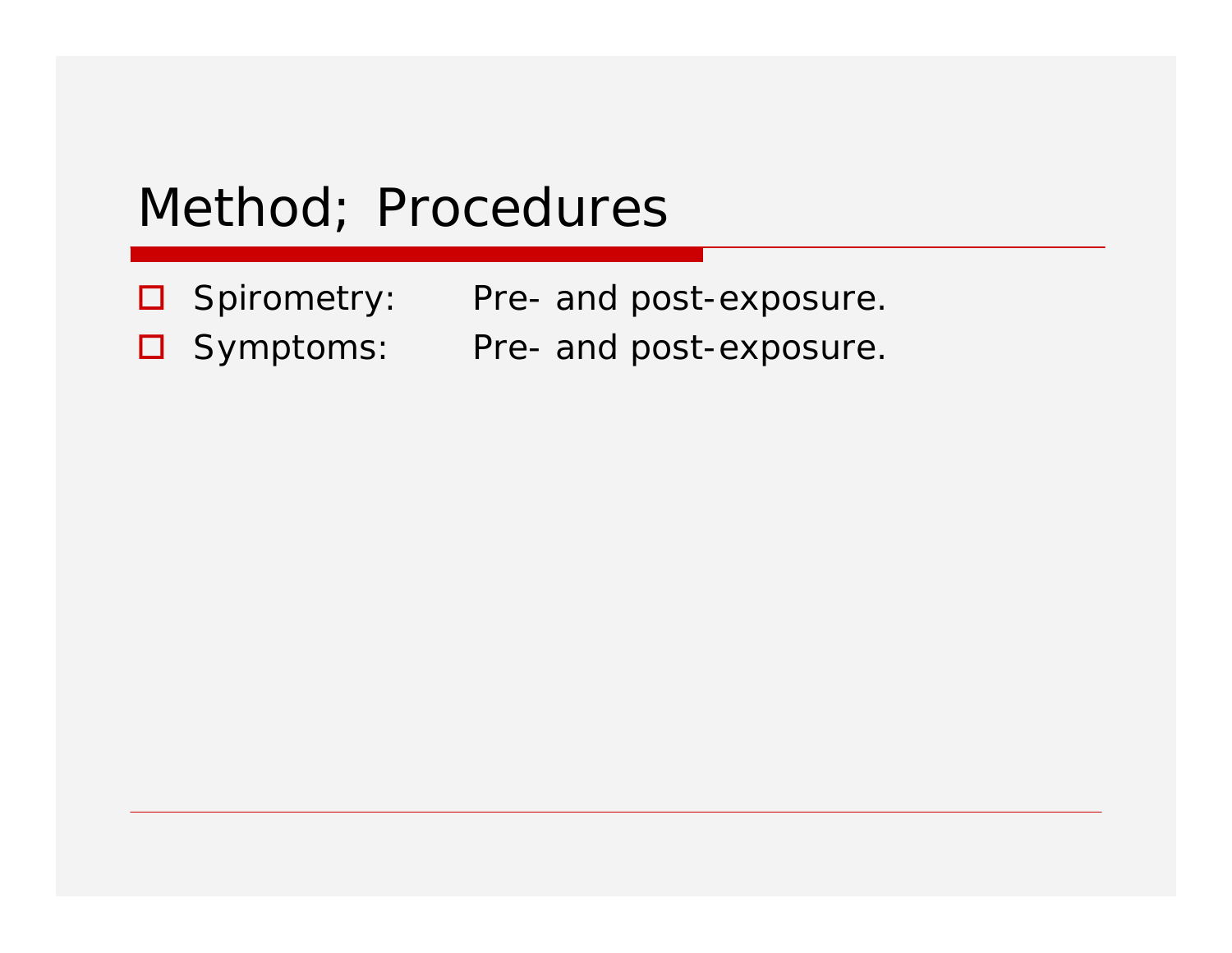#### Method: Airway Grading

- □ Scale:
	- $\blacksquare$  0 = Normal
	- $\blacksquare$  1 = Mildly inflamed
	- $\blacksquare$  2 = Moderately inflamed
	- $\blacksquare$  3 = Severely inflamed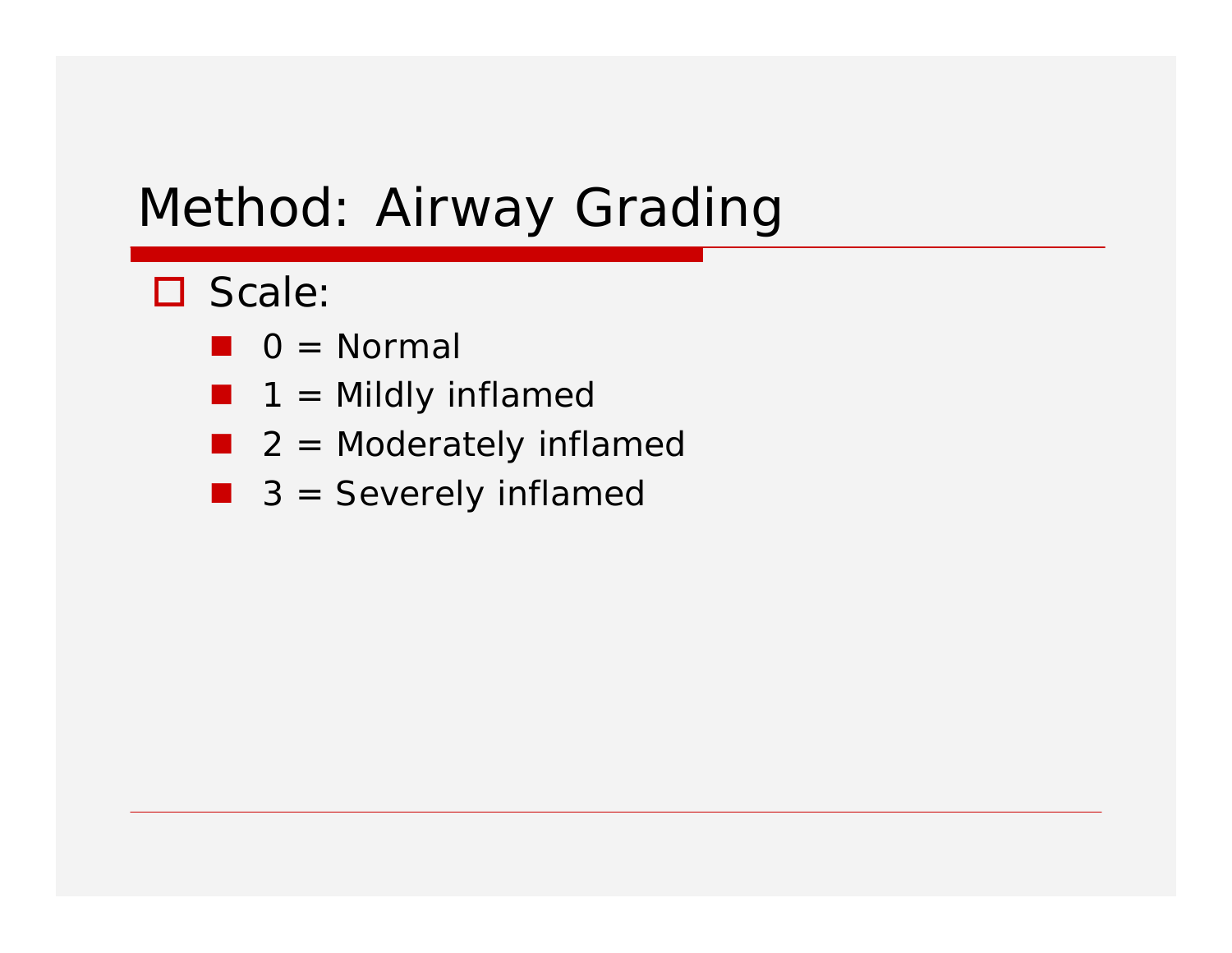#### Method; Airway Inflammation

- $\Box$  Cells:
	- Macrophages (particle phagocytosis)
	- Neutrophils (inflammation)
	- Epithelial cells (initial contact; particle uptake)
- **D** Proteins:
	- TNF- $\alpha$  (pro-inflammatory; early response)
	- IL-8 (neutrophil chemo-attractant)
	- MCP-1 (macrophage chemo-attractant)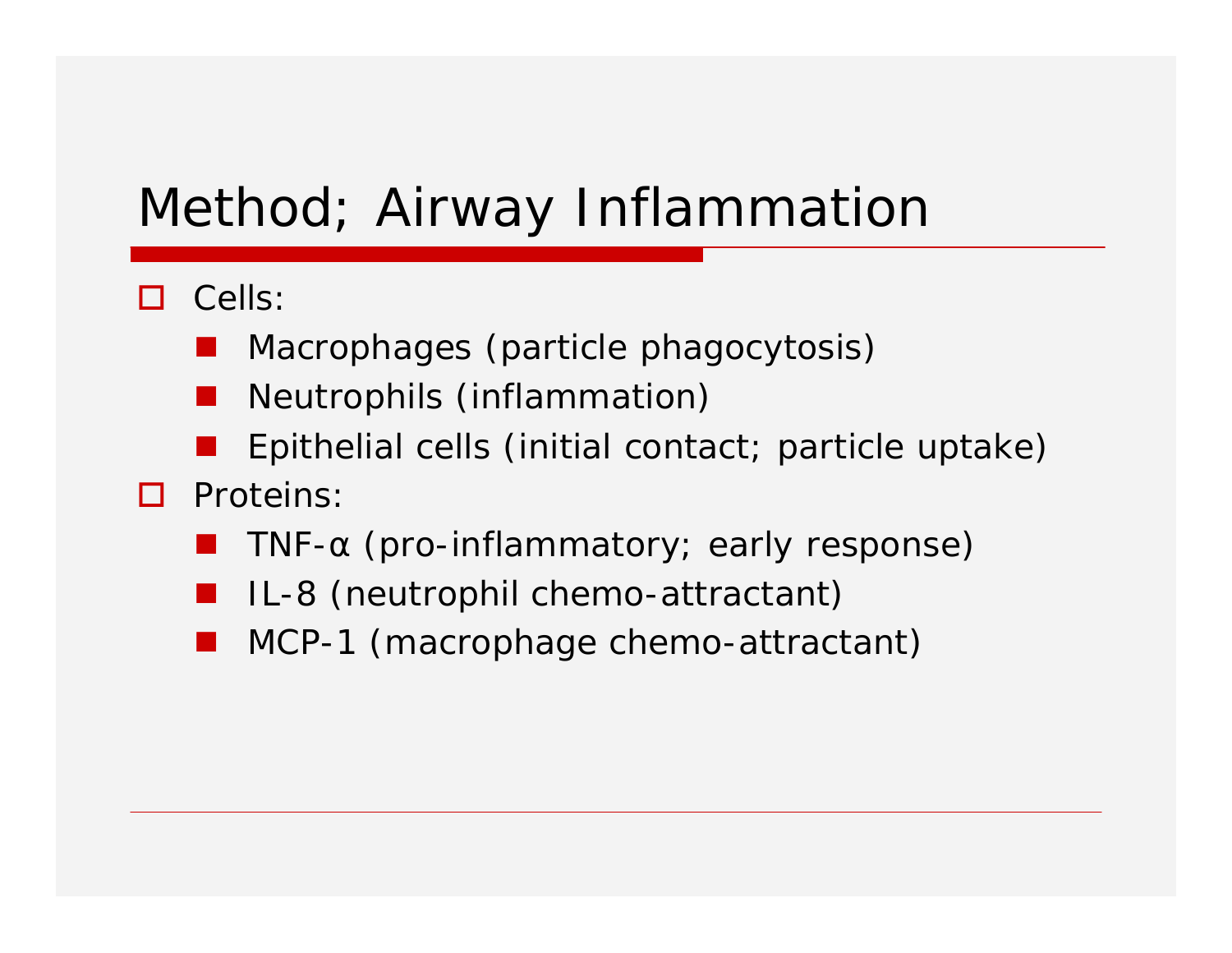### Method; Airway Cells

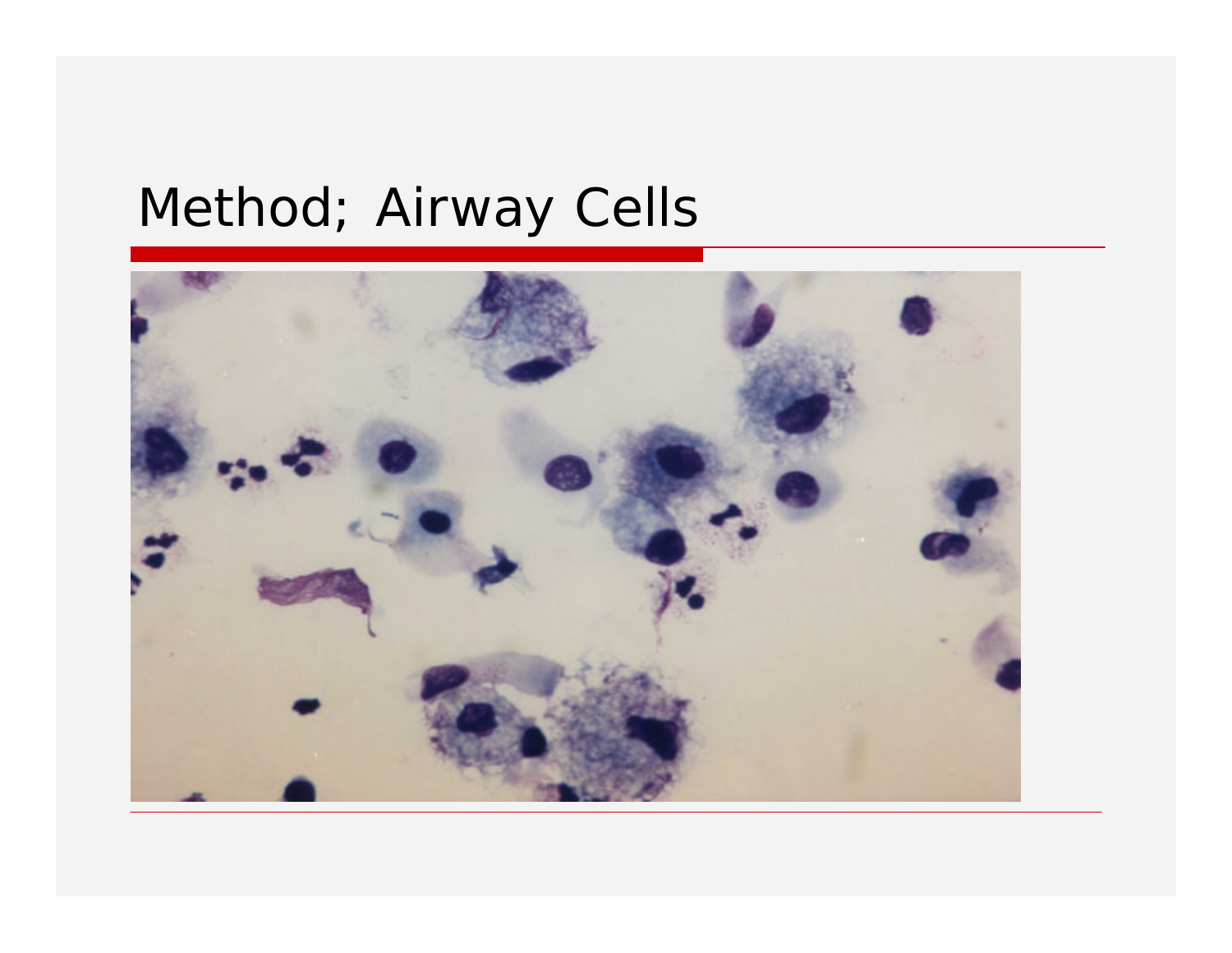#### Results: Airway Grading



**FA (0) 200 x 3 (2)**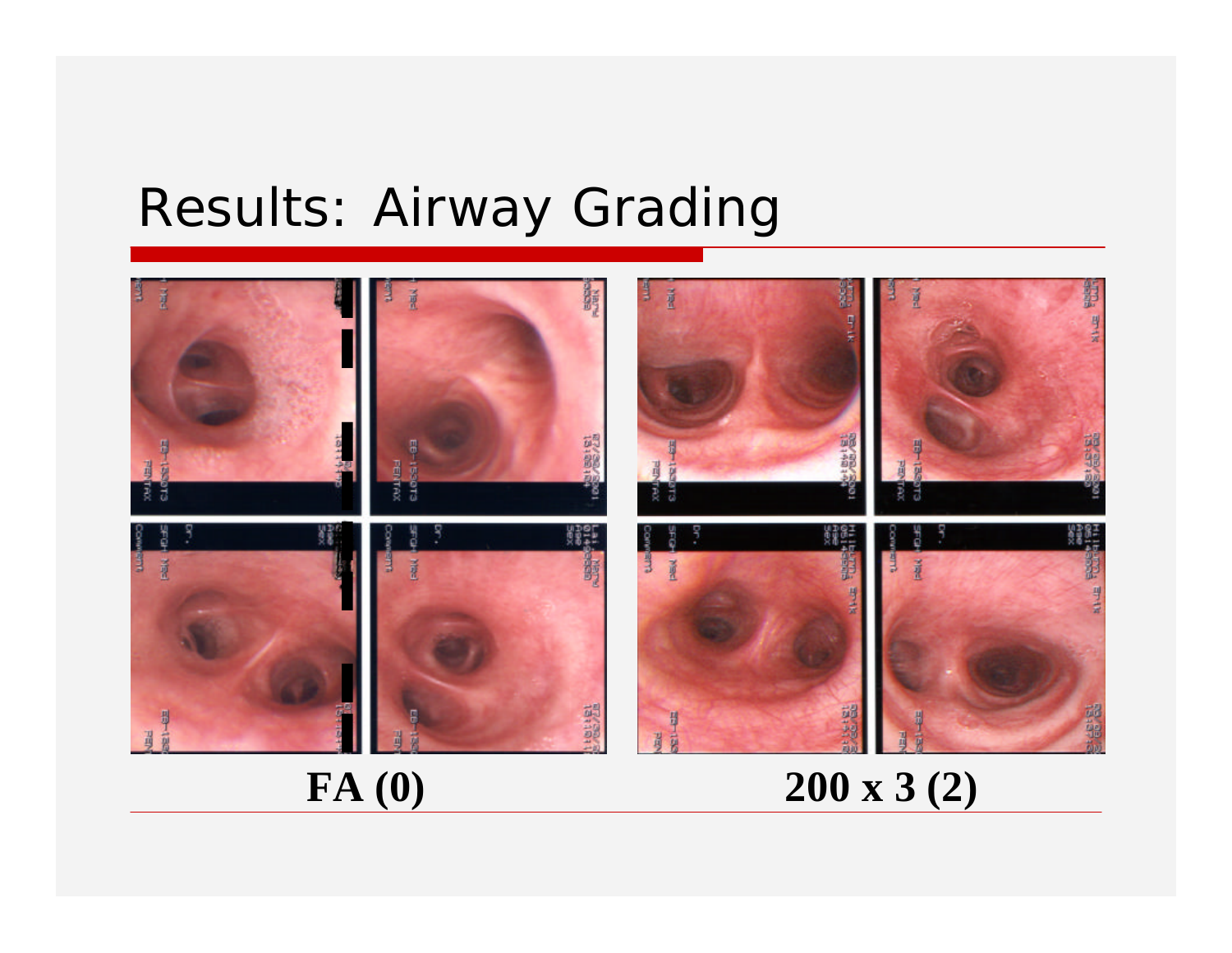#### Results: Airway Grading





FA (0) 3 x 200 (2)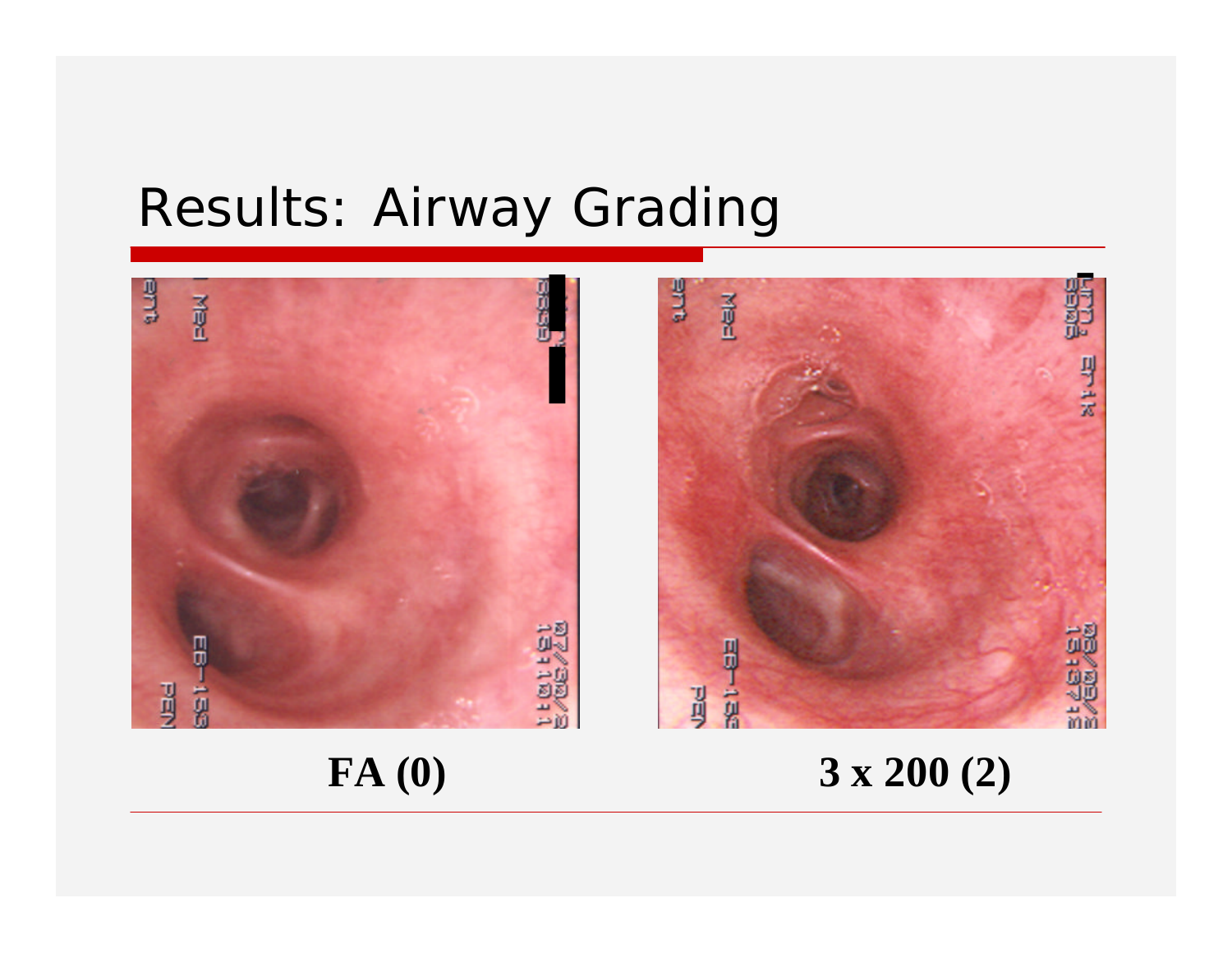#### Results: Airway Grading

- $\Box$  Healthy
	- Increased; RSS-600 vs. FA, RSS-3x200 vs. FA
- $\Box$  Asthma
	- No RSS-induced changes (higher baseline)
- $\Box$  Allergic-Rhinitis
	- Increased; RSS-600 vs. FA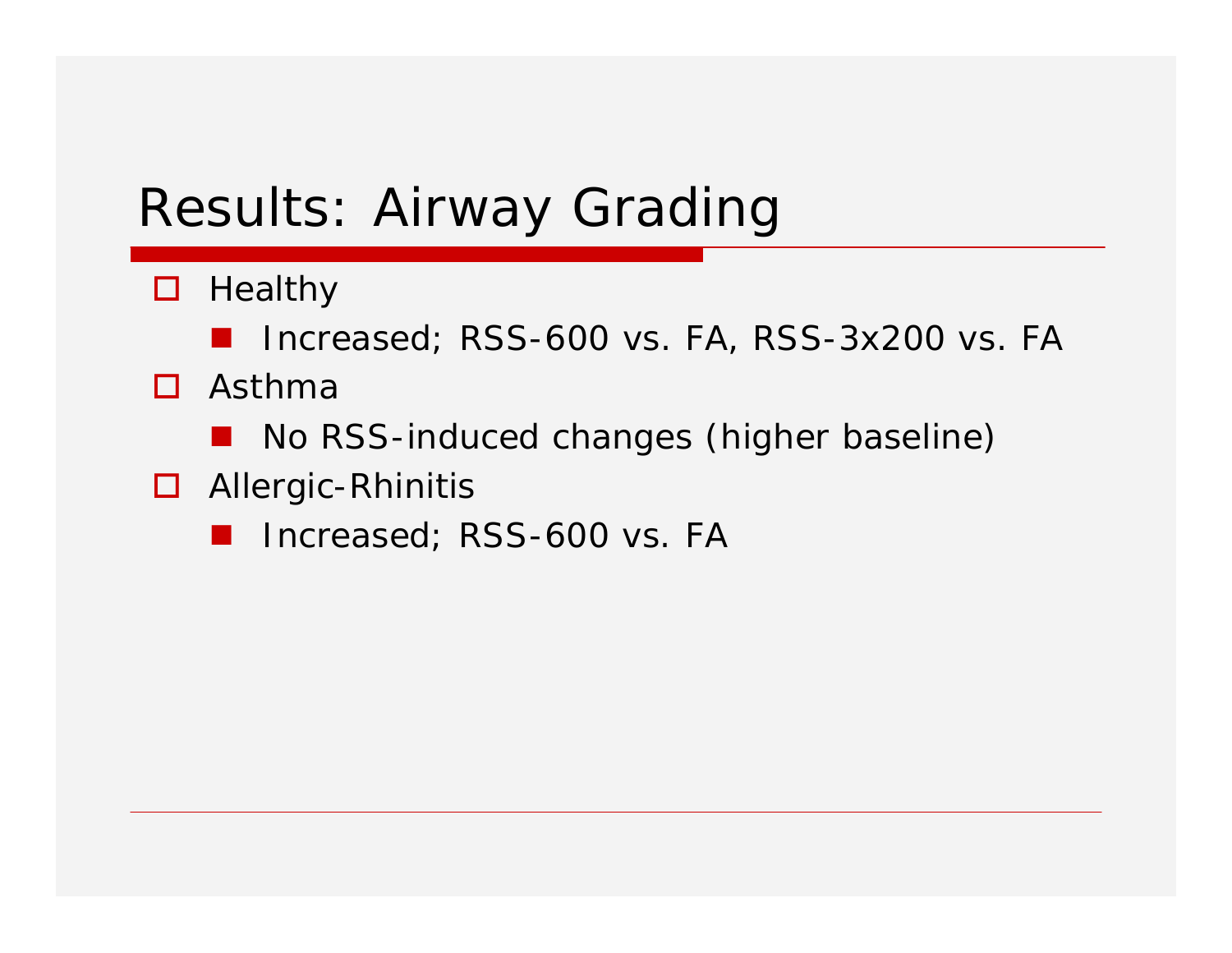#### Results; Total Leukocytes (Bfx)

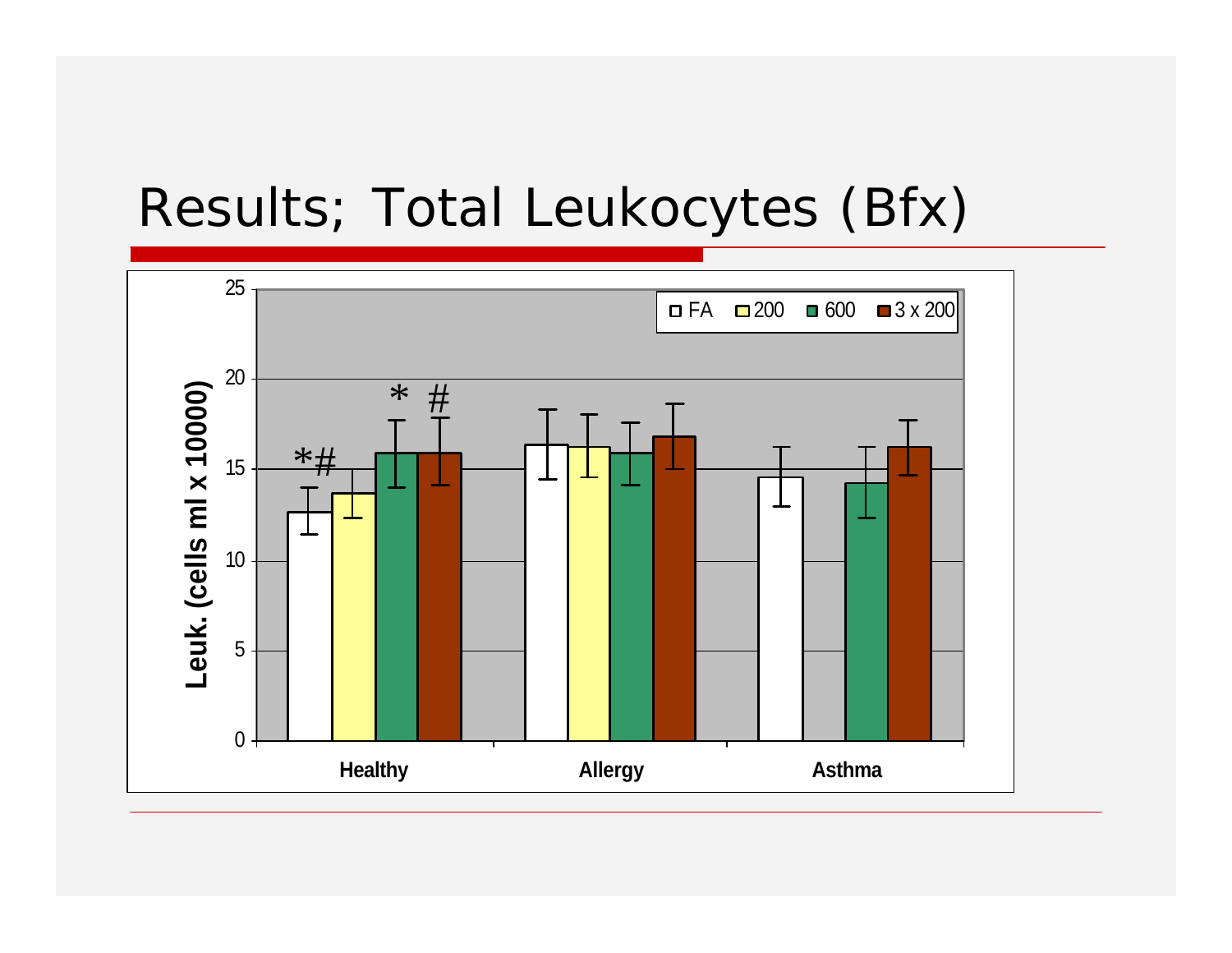#### Results; Macrophages (Bfx)

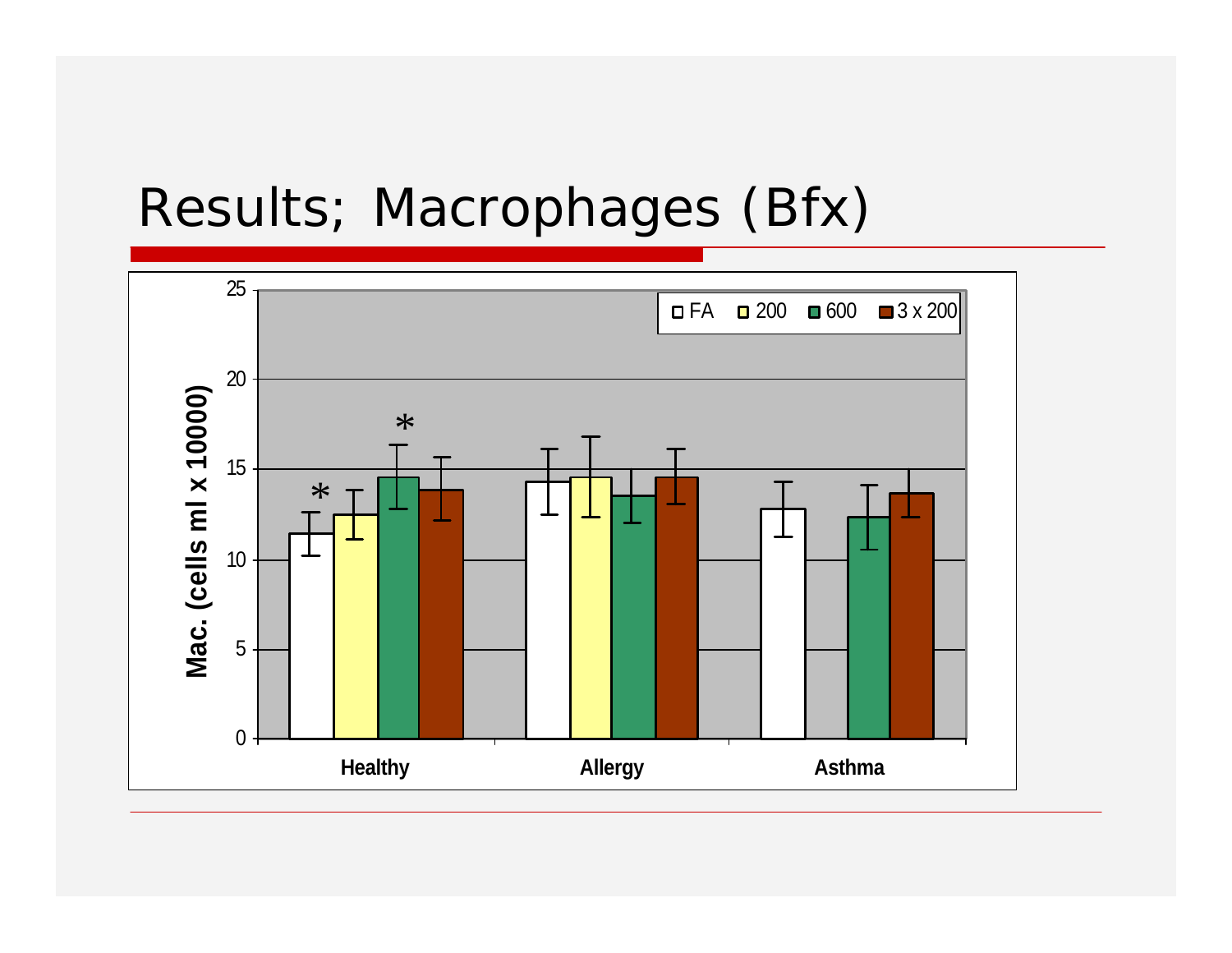#### Results; Neutrophils (BAL)

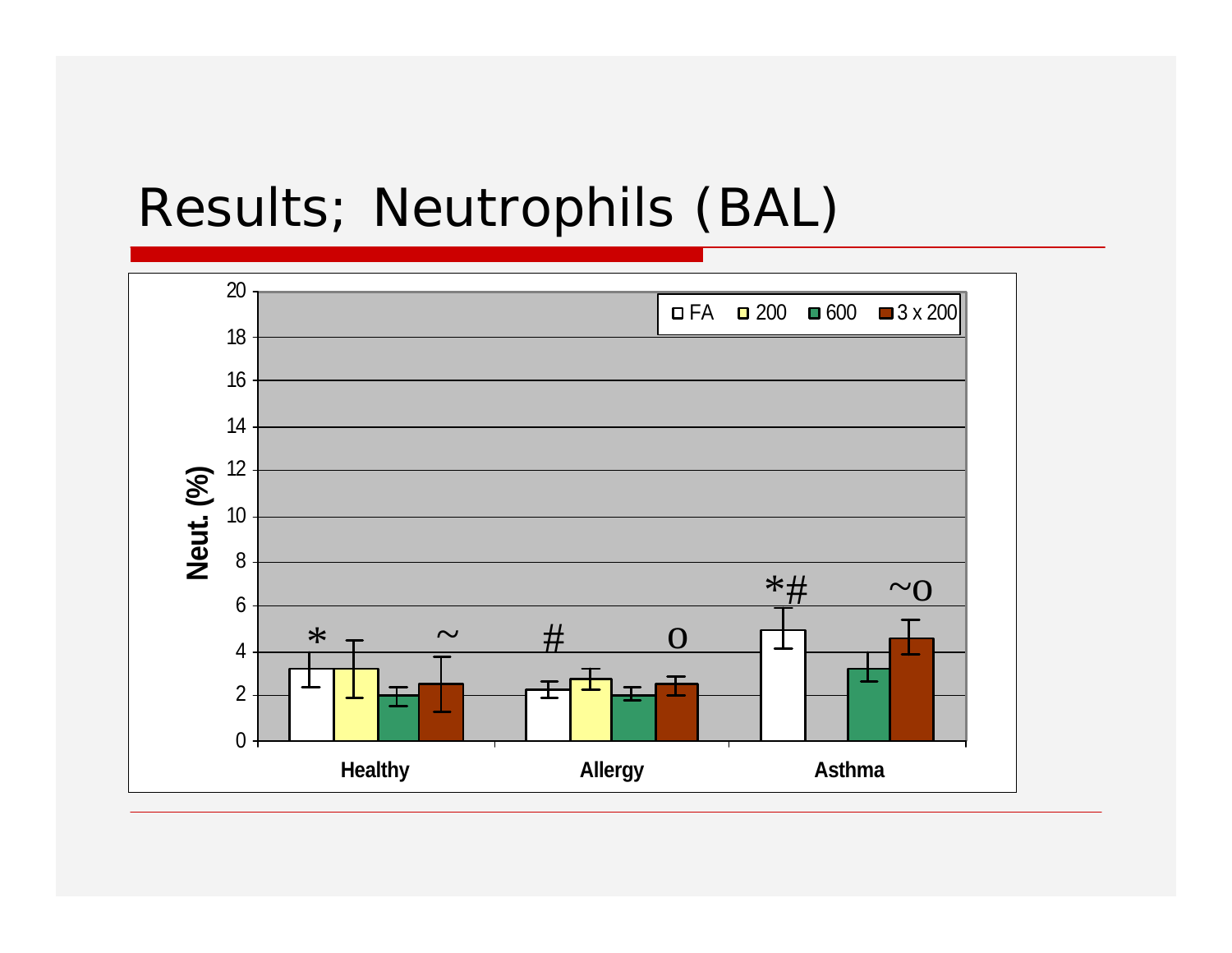#### Results; Cells

- $\Box$  Healthy:
	- Increased total leukocytes
	- $\blacksquare$  Increased macrophages
- $\Box$  Asthma:
	- **E** Increased neutrophils
- $\Box$  Allergic-Rhinitis:
	- Decreased epithelial cells (airway injury)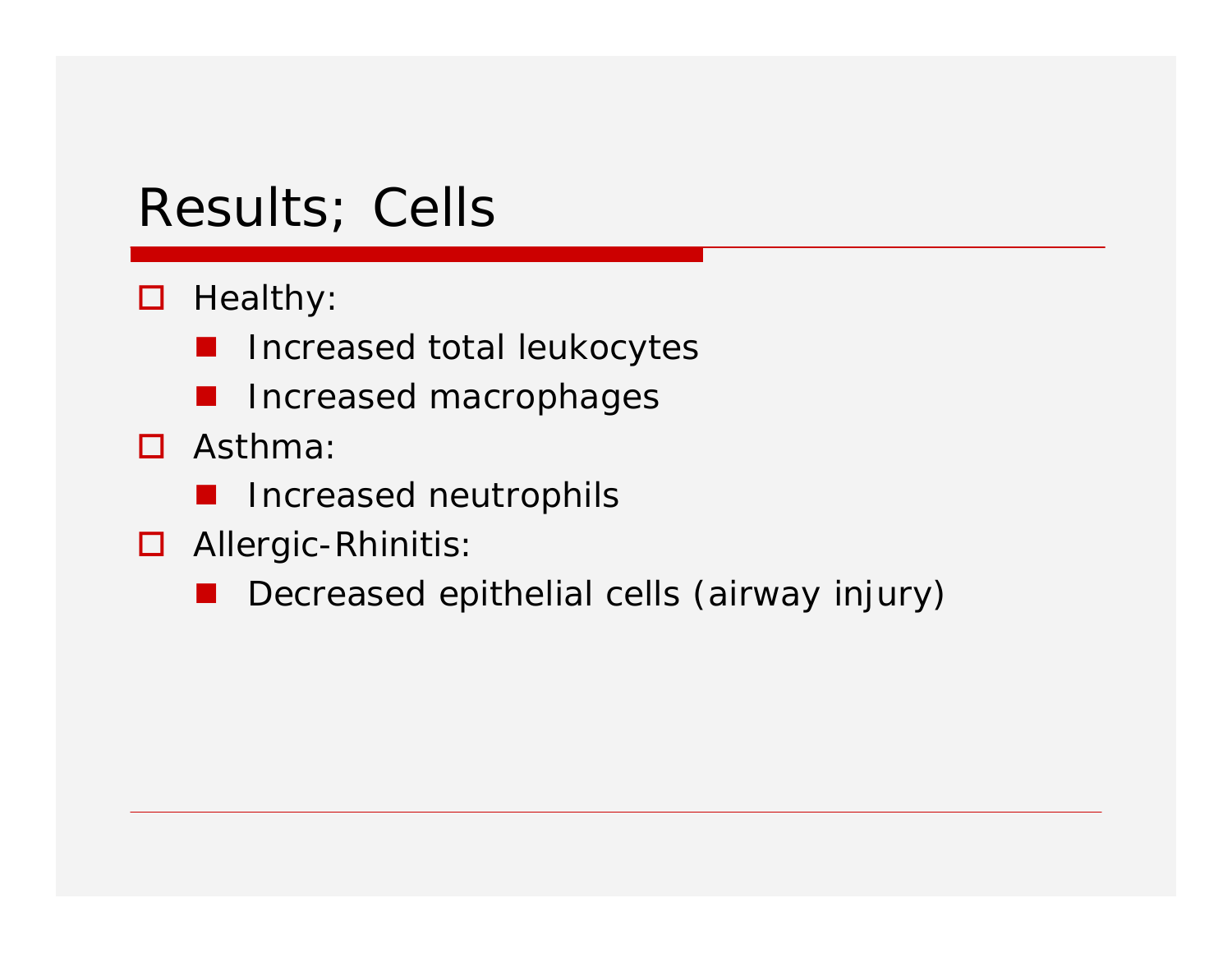#### Results; MCP-1 (BAL)

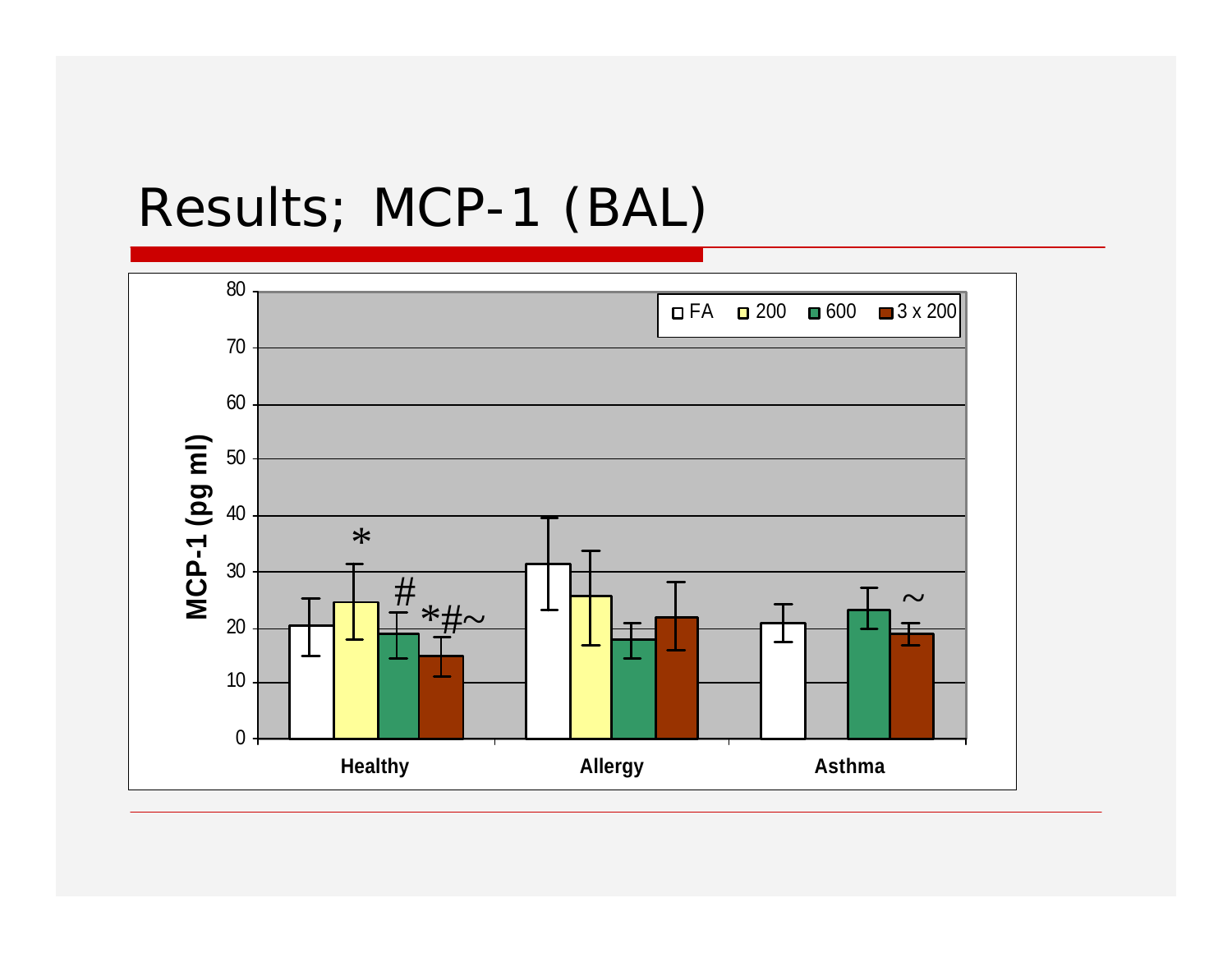## Results; IL-8 (Bfx)

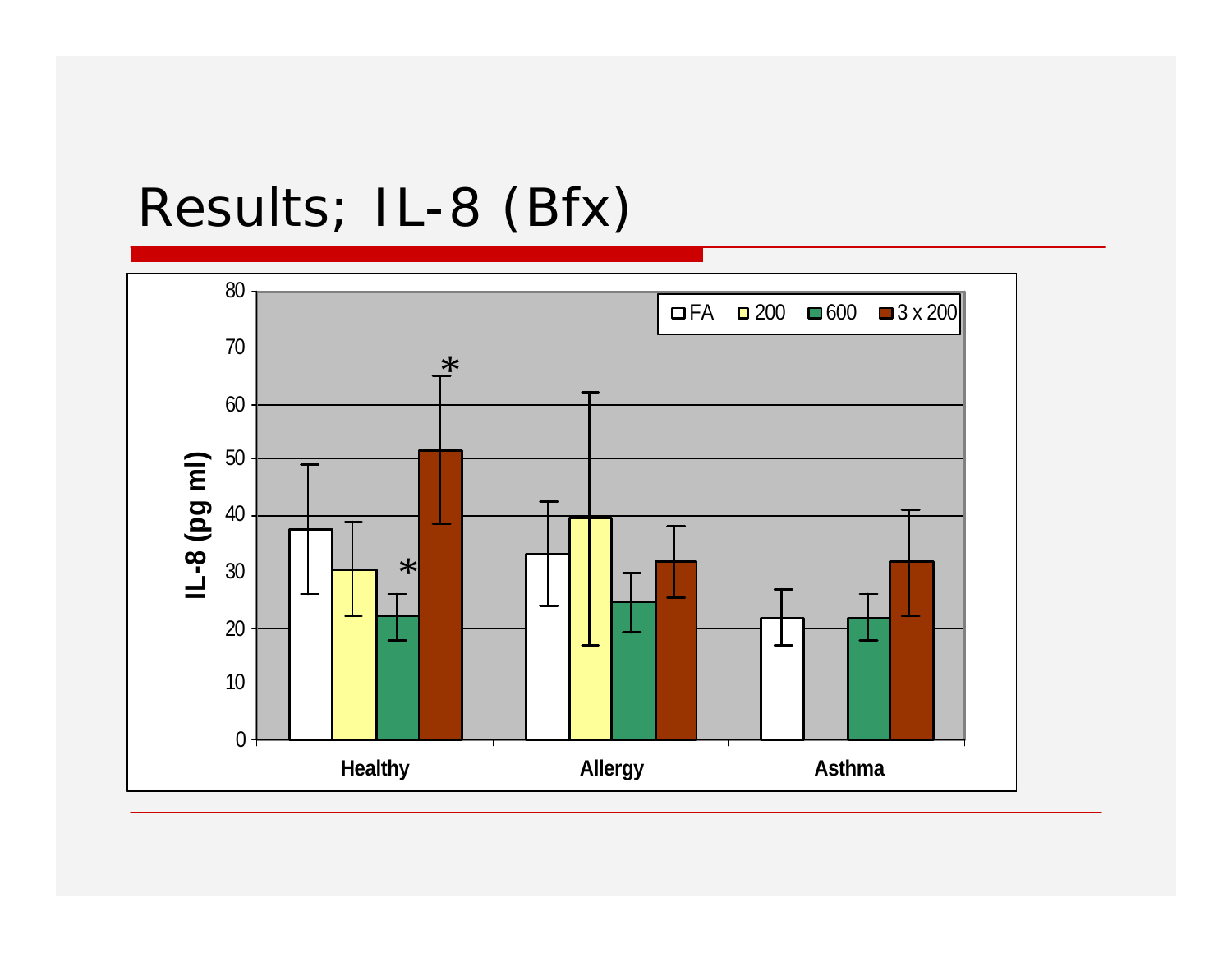## Results; Total Leukocytes (BAL); 1, 6, 18 h (Healthy; RSS-600)

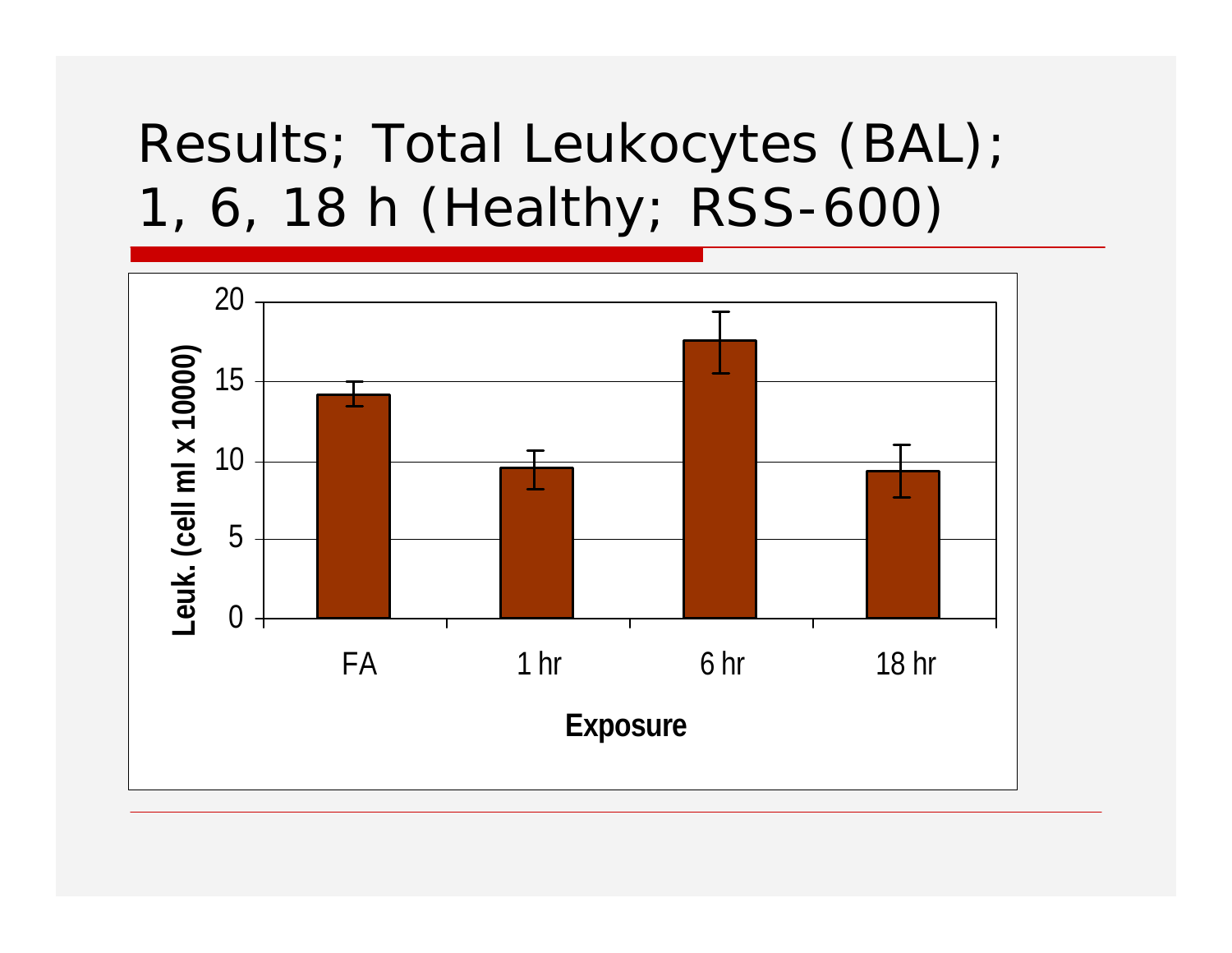#### Results

- $\Box$  No changes in RSS-200 µg m<sup>3</sup>
- $\Box$  No meaningful changes in pulmonary function
- $\Box$  No changes in subject symptoms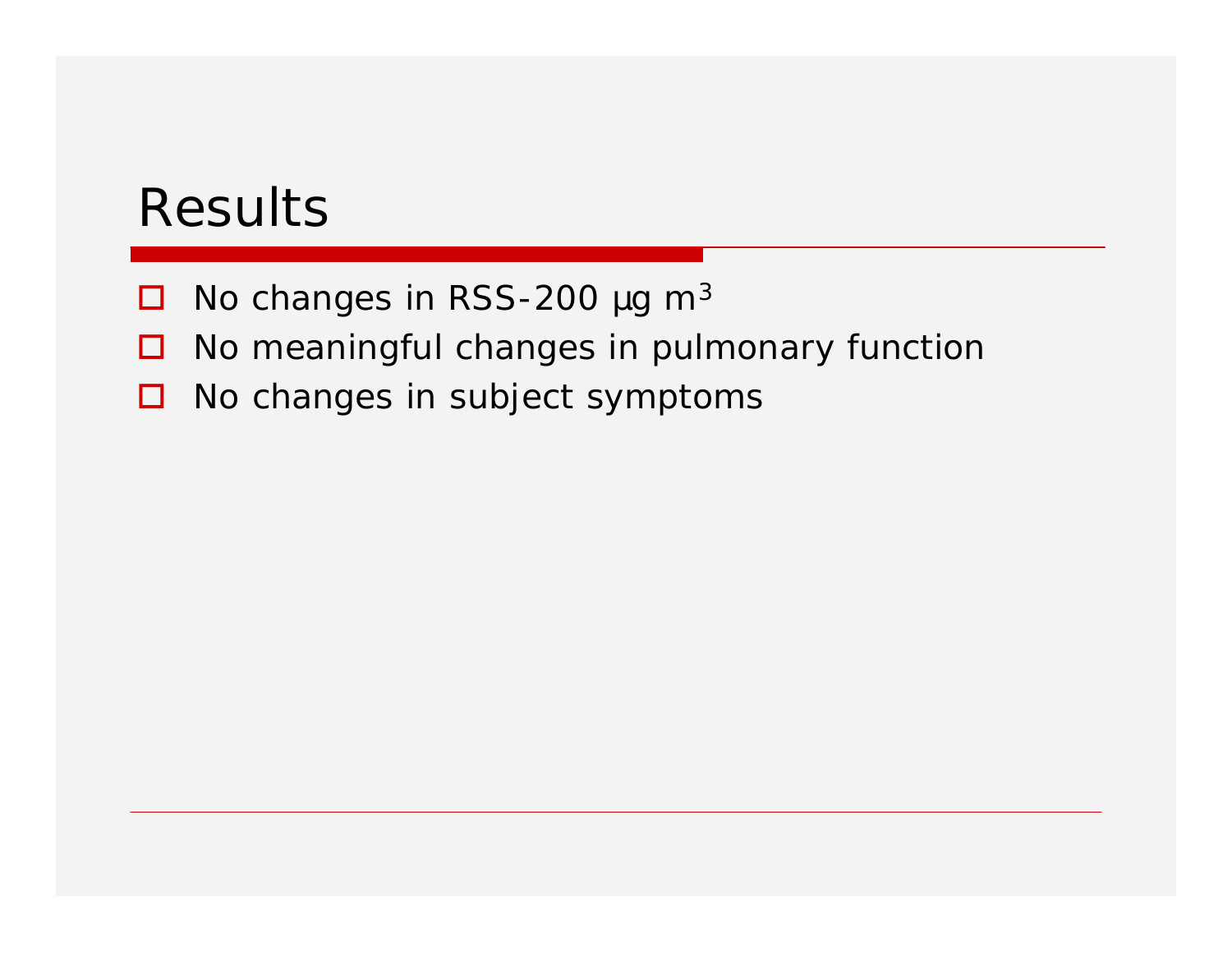#### Discussion

- $\Box$  The results of this project indicate that RSS is capable of inducing changes in airway cell distribution in healthy individuals, and in individuals with asthma, or allergic rhinitis.
- $\Box$  The specific RSS-induced changes in cells and proteins were different between the three subject groups.
- $\Box$  Asthma and allergic-rhinitis is associated with elevated inflammatory cells (leukocytes) at baseline. This could actually negate measurement of some RSS-induced inflammation.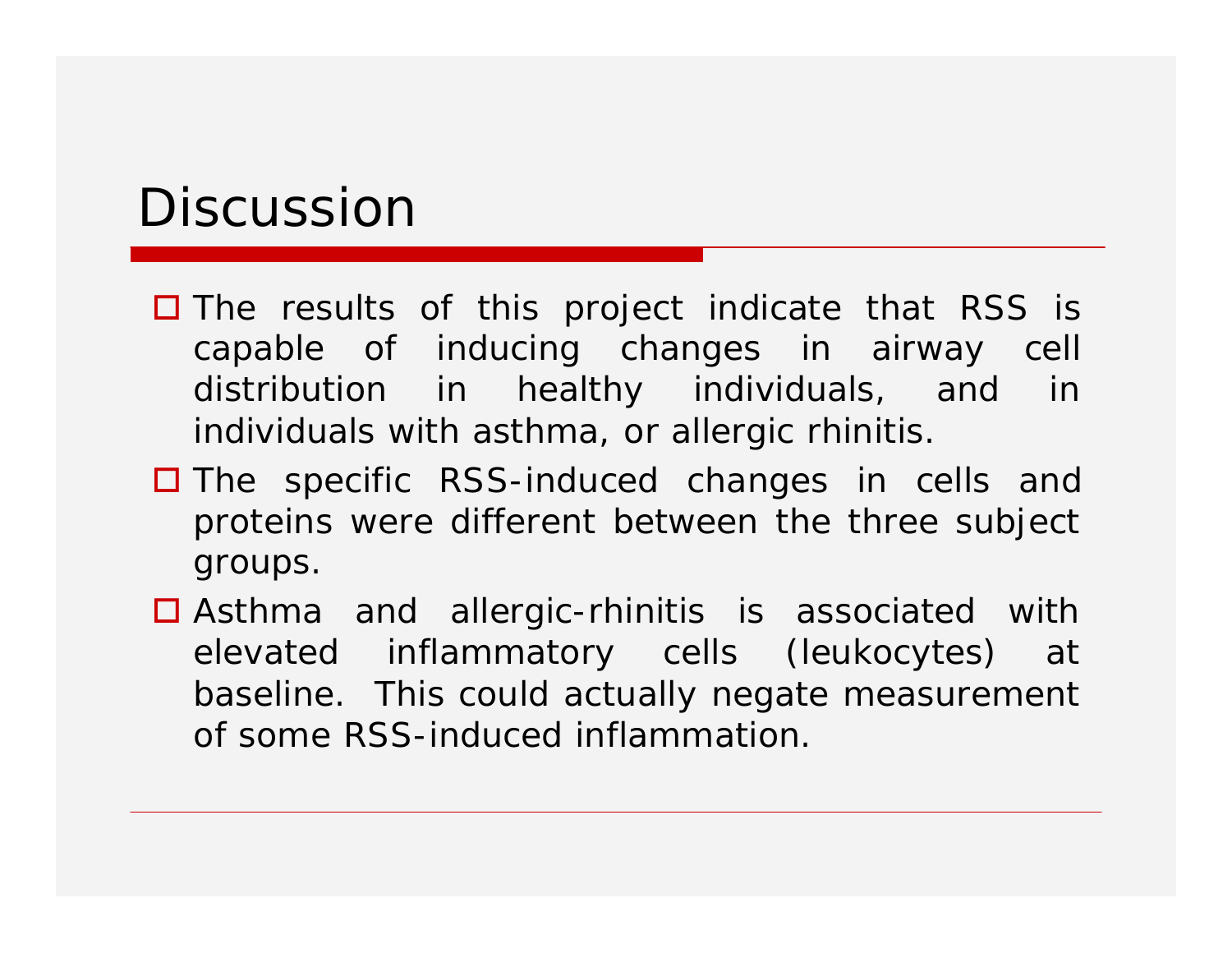#### **Discussion**

- $\square$  The RSS-induced inflammation was present at low exposure doses compared to what could be expected in environmental situations, and compared to other controlled human exposure experiments:
	- $\blacksquare$  30 min.
	- **Rest**; no exercise.
	- Controlled human exposures:
		- $\Box$  Ozone  $(O_3)$ ; 0.2 ppm for 4 h x 4 day with exercise.
		- $\Box$  Nitrogen-dioxide (NO<sub>2</sub>); 0.4 ppm for 4 h x 3 day with exercise.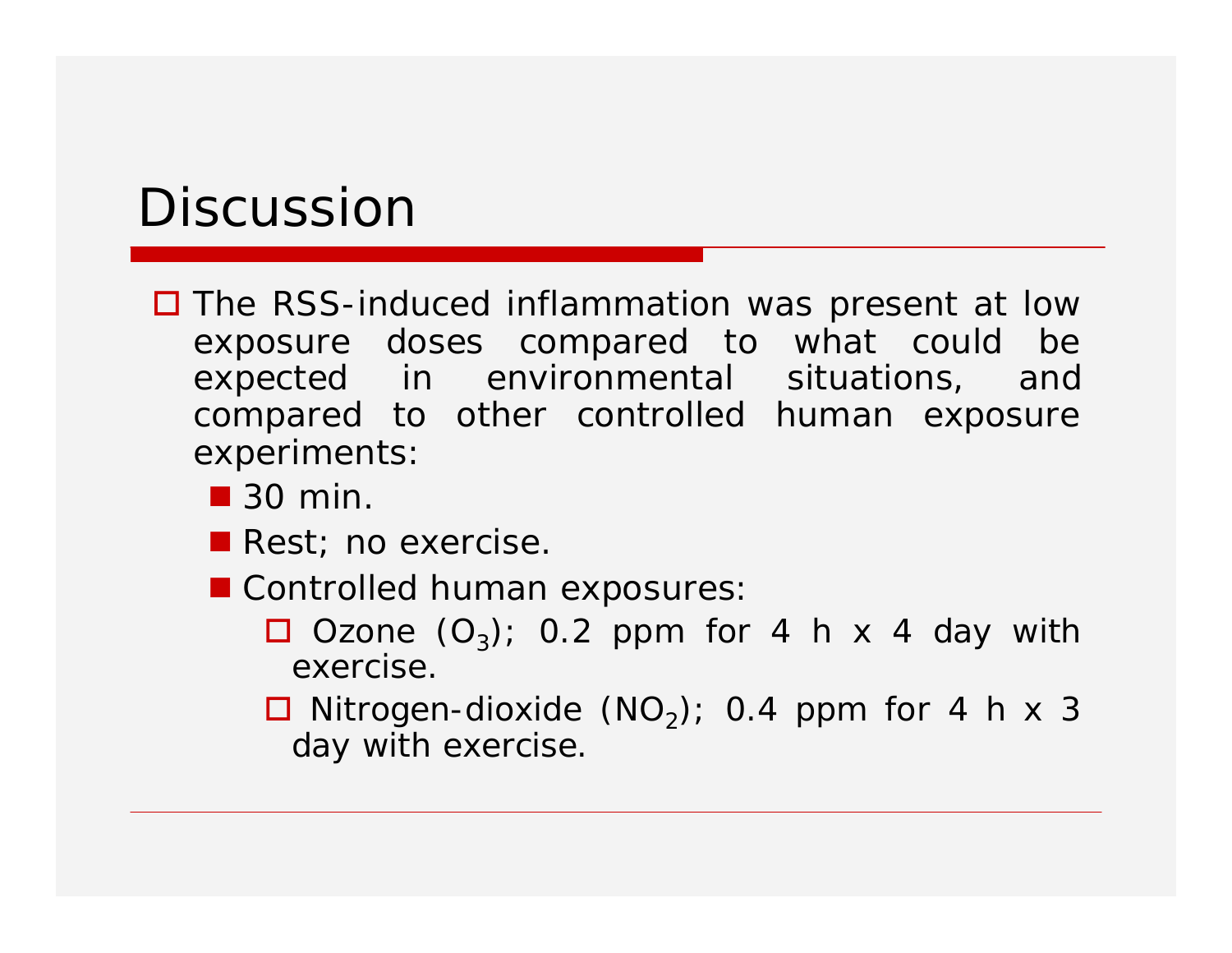#### Conclusions

- $\Box$  Inhaled RSS is not innocuous; induces airway inflammation.
- $\Box$  Inflammation occurs in the absence of changes in pulmonary function or symptoms (individuals may not remove themselves from the exposure).
- $\Box$  These results could be generalized to other forms of vegetative matter smoke exposure occurring world-wide (forest fires, residential wood smoke).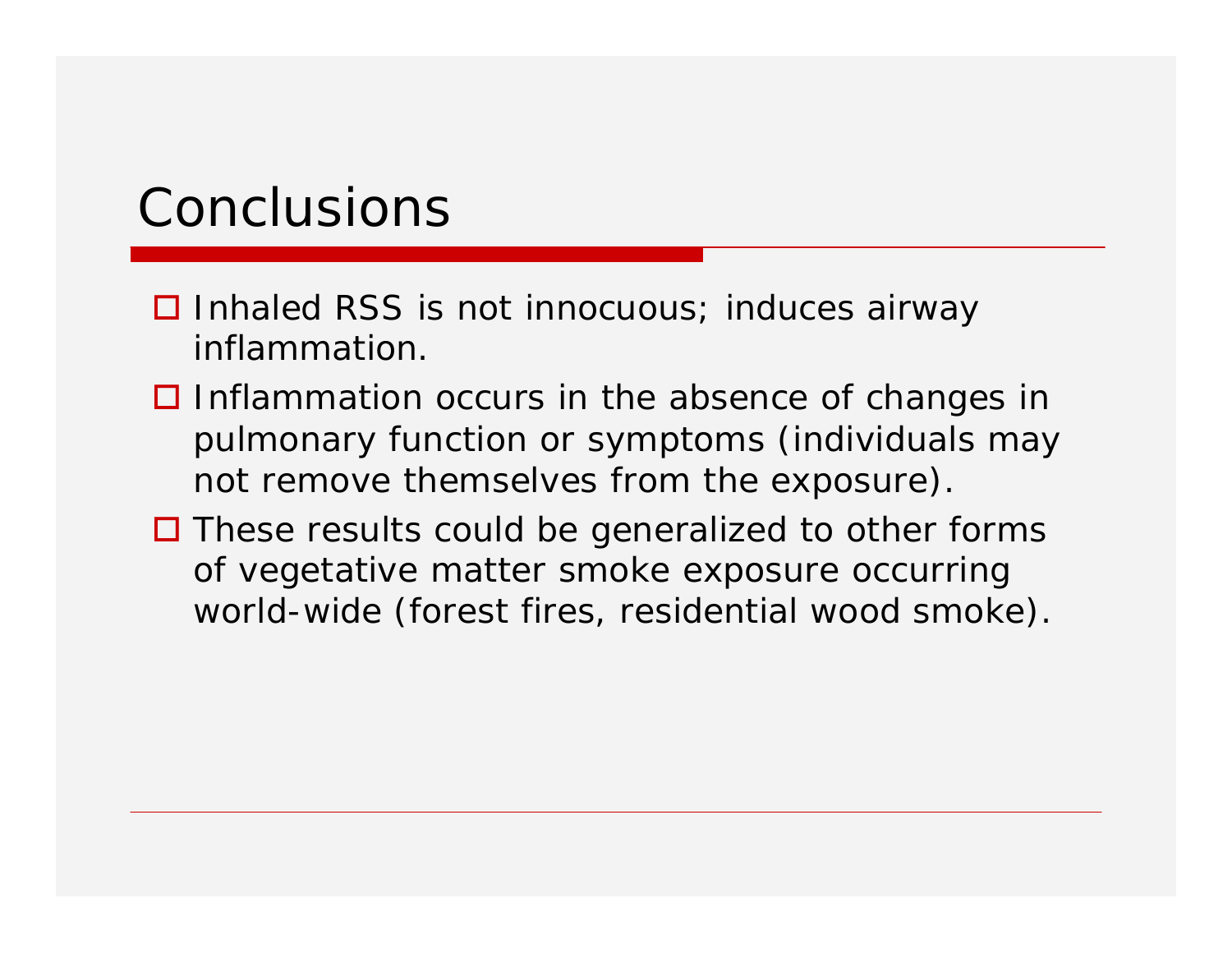#### Future Research

- $\Box$  Delineate the toxic component(s) of smoke from vegetative matter.
- $\Box$  Particle vs. gas phase; essential for specific measurement and regulation.
- $\Box$  Determine threshold concentrations and doses for exposure regulation.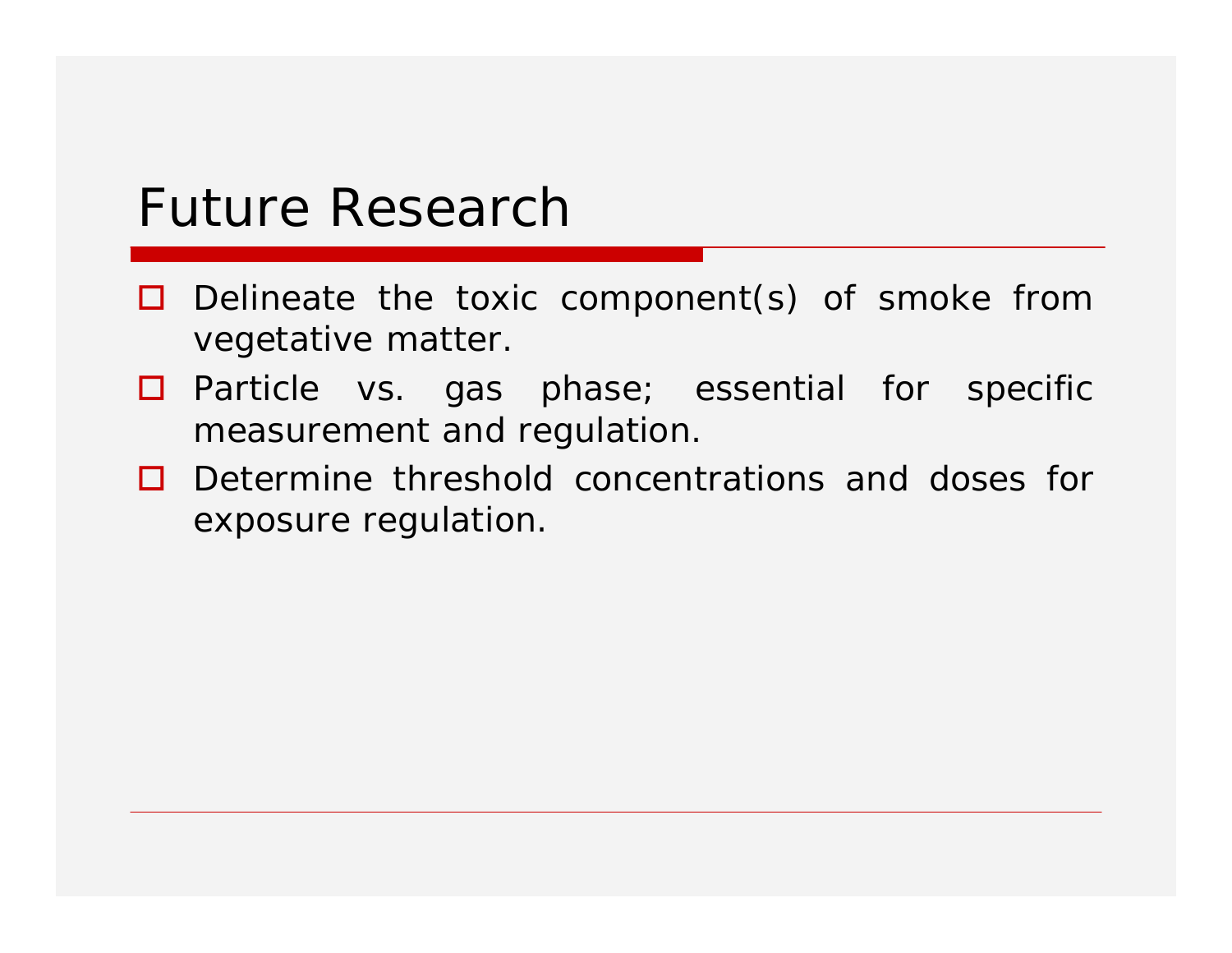#### Future Research

- $\Box$  Effects on other susceptible populations, including individuals with cardiopulmonary disease.
- $\Box$  Other fuels: The UCD smoke generation system could be used to generate smoke from various vegetative matter, including other field residues, agricultural prunings, forest waste/biomass, and residential wood burning fuels.